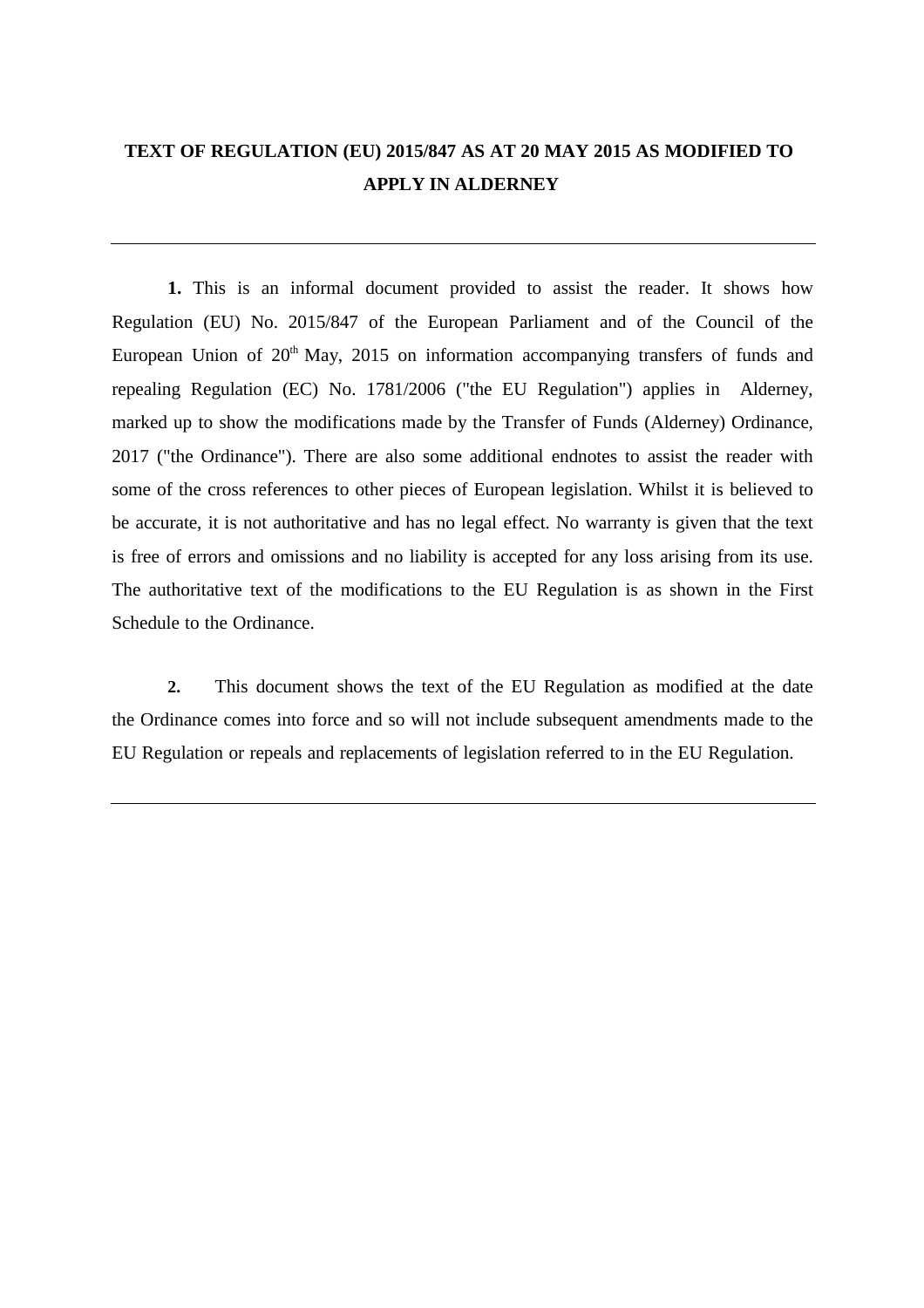### **REGULATION (EU) 2015/847 OF THE EUROPEAN PARLIAMENT AND OF THE COUNCIL**

#### **of 20 May 2015**

#### **on information accompanying transfers of funds and repealing Regulation (EC) No 1781/2006**

#### **(Text with EEA relevance)**

#### THE EUROPEAN PARLIAMENT AND THE COUNCIL OF THE EUROPEAN UNION,

Having regard to the Treaty on the Functioning of the European Union, and in particular Article 114 thereof,

Having regard to the proposal from the European Commission,

After transmission of the draft legislative act to the national parliaments,

Having regard to the opinion of the European Central Bank (1),

Having regard to the opinion of the European Economic and Social Committee (2),

Acting in accordance with the ordinary legislative procedure (3),

Whereas:

- (1)Flows of illicit money through transfers of funds can damage the integrity, stability and reputation of the financial sector, and threaten the internal market of the Union as well as international development. Money laundering, terrorist financing and organised crime remain significant problems which should be addressed at Union level. The soundness, integrity and stability of the system of transfers of funds and confidence in the financial system as a whole could be seriously jeopardised by the efforts of criminals and their associates to disguise the origin of criminal proceeds or to transfer funds for criminal activities or terrorist purposes.
- (2)In order to facilitate their criminal activities, money launderers and financers of terrorism are likely to take advantage of the freedom of capital movements within the Union's integrated financial area unless certain coordinating measures are adopted at Union level. International cooperation within the framework of the Financial Action Task Force (FATF) and the global implementation of its recommendations aim to prevent money laundering and terrorist financing while transferring funds.
- (3)By reason of the scale of the action to be undertaken, the Union should ensure that the International Standards on Combating Money Laundering and the Financing of Terrorism and Proliferation adopted by FATF on 16 February 2012 (the 'revised FATF Recommendations'), and, in particular, FATF Recommendation 16 on wire transfers (the 'FATF Recommendation 16') and the revised interpretative note for its implementation, are implemented uniformly throughout the Union and that, in particular, there is no discrimination or discrepancy between, on the one hand, national payments within a Member State and, on the other, cross-border payments between Member States.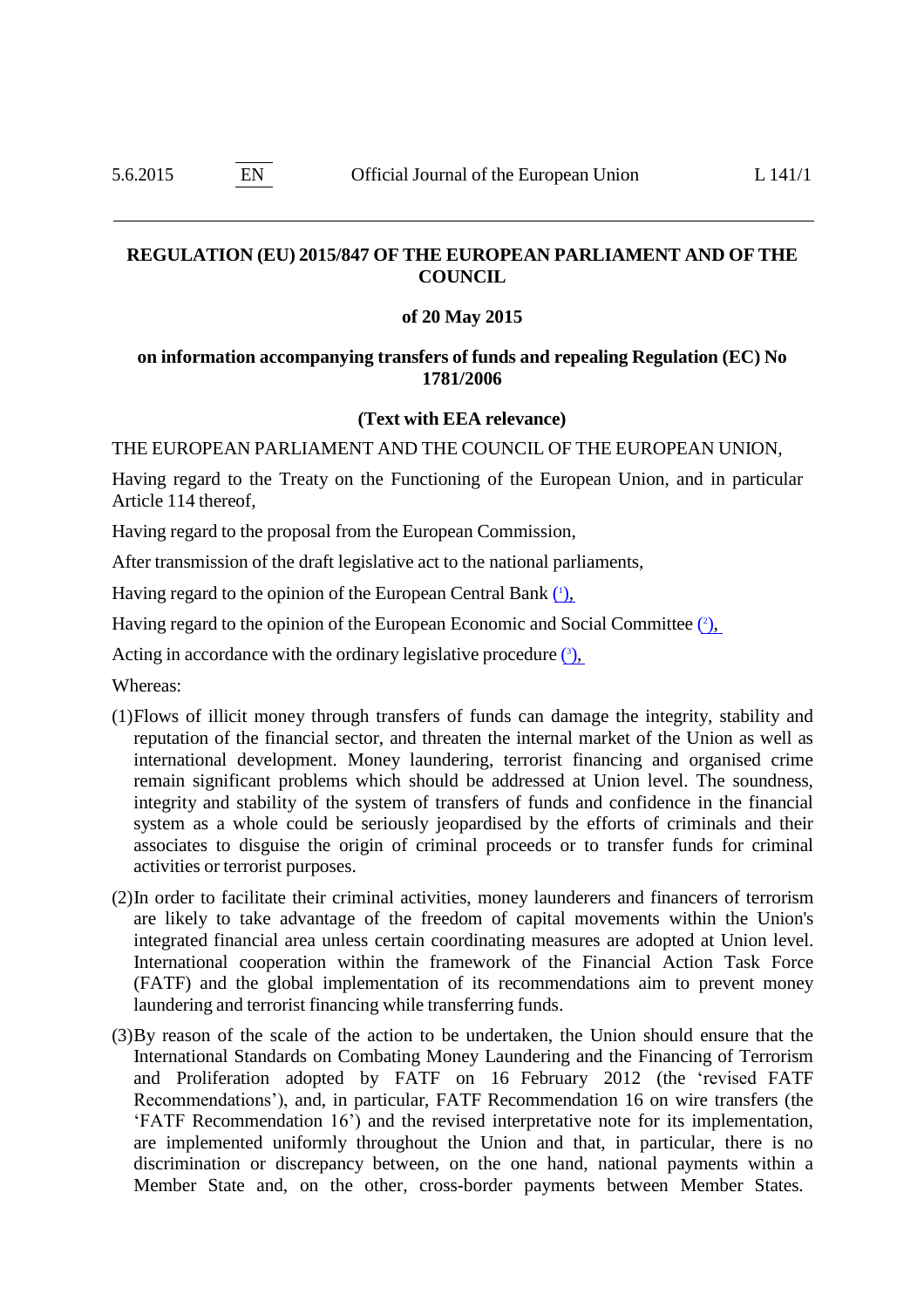Uncoordinated action by Member States acting alone in the field of cross-border transfers of funds could have a significant impact on the smooth functioning of payment systems at Union level and could therefore damage the internal market in the field of financial services.

- (4)In order to foster a coherent approach in the international context and to increase the effectiveness of the fight against money laundering and terrorist financing, further Union action should take account of developments at international level, namely the revised FATFRecommendations.
- (5)The implementation and enforcement of this Regulation, including FATF Recommendation 16, represent relevant and effective means of preventing and combating money-laundering and terrorist financing.
- (6)This Regulation is not intended to impose unnecessary burdens or costs on payment service providers or on persons who use their services. In this regard, the preventive approach should be targeted and proportionate and should be in full compliance with the free movement of capital, which is guaranteed throughout the Union.
- (7)In the Union's Revised Strategy on Terrorist Financing of 17 July 2008 (the 'Revised Strategy'), it was pointed out that efforts must be maintained to prevent terrorist financing and to control the use by suspected terrorists of their own financial resources. It is recognised that FATF is constantly seeking to improve its Recommendations and is working towards a common understanding of how they should be implemented. It is noted in the Revised Strategy that implementation of the revised FATF Recommendations by all FATF members and members of FATF-style regional bodies is assessed on a regular basis and that a common approach to implementation by Member States is therefore important.
- (8)In order to prevent terrorist financing, measures with the purpose of freezing the funds and the economic resources of certain persons, groups and entities have been taken, including Council Regulations (EC) No  $2580/2001$  ( $\rightarrow$ ), (EC) No  $881/2002$  ( $\rightarrow$ ) and (EU) No  $356/2010$   $\circ$ . To the same end, measures with the purpose of protecting the financial system against the channelling of funds and economic resources for terrorist purposes have also been taken. Directive (EU) 2015/849 of the European Parliament and of the Council (*1*) contains a number of such measures. Those measures do not, however, fully prevent terrorists or other criminals from accessing payment systems for transferring their funds.
- (9)The full traceability of transfers of funds can be a particularly important and valuable tool in the prevention, detection and investigation of money laundering and terrorist financing, as well as in the implementation of restrictive measures, in particular those imposed by Regulations (EC) No 2580/2001, (EC) No 881/2002 and (EU) No 356/2010, and in full compliance with Union regulations implementing such measures. It is therefore appropriate, in order to ensure the transmission of information throughout the payment chain, to provide for a system imposing the obligation on payment service providers to accompany transfers of funds with information on the payer and the payee.
- (10)This Regulation should apply without prejudice to the restrictive measures imposed by regulations based on Article 215 of the Treaty on the Functioning of the European Union (TFEU), such as Regulations (EC) No 2580/2001, (EC) No 881/2002 and (EU) No 356/2010, which may require that payment service providers of payers and of payees, as well as intermediary payment service providers, take appropriate action to freeze certain funds or that they comply with specific restrictions concerning certain transfers of funds.
- (11)This Regulation should also apply without prejudice to national legislation transposing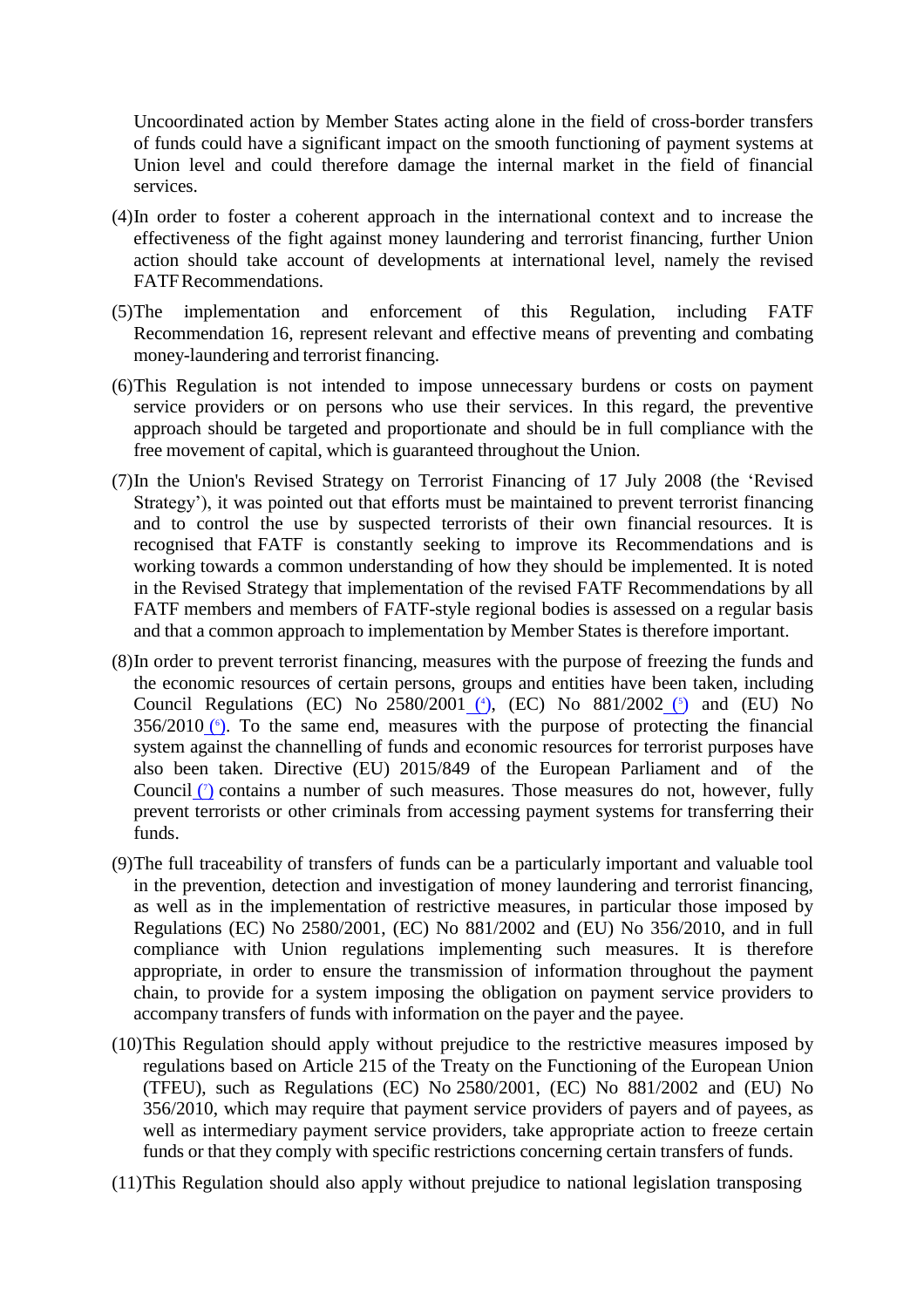Directive 95/46/EC of the European Parliament and of the Council (8). For example, personal data collected for the purpose of complying with this Regulation should not be further processed in a way that is incompatible with Directive 95/46/EC. In particular, further processing of personal data for commercial purposes should be strictly prohibited. The fight against money laundering and terrorist financing is recognised as an important public interest ground by all Member States. Therefore, in applying this Regulation, the transfer of personal data to a third country which does not ensure an adequate level of protection in accordance with Article 25 of Directive 95/46/EC should be permitted in accordance with Article 26 thereof. It is important that payment service providers operating in multiple jurisdictions with branches or subsidiaries located outside the Union should not be prevented from transferring data about suspicious transactions within the same organisation, provided that they apply adequate safeguards. In addition, the payment service providers of the payer and of the payee and the intermediary payment service providers should have in place appropriate technical and organisational measures to protect personal data against accidental loss, alteration, or unauthorised disclosure or access.

- (12)Persons that merely convert paper documents into electronic data and are acting under a contract with a payment service provider and persons that provide payment service providers solely with messaging or other support systems for transmitting funds or with clearing and settlement systems do not fall within the scope of this Regulation.
- (13)Transfers of funds corresponding to services referred to in points (a) to (m) and (o) of Article 3 of Directive 2007/64/EC of the European Parliament and of the Council (<sup>o</sup>) do not fall within the scope of this Regulation. It is also appropriate to exclude from the scope of this Regulation transfers of funds that represent a low risk of money laundering or terrorist financing. Such exclusions should cover payment cards, electronic money instruments, mobile phones or other digital or information technology (IT) prepaid or postpaid devices with similar characteristics, where they are used exclusively for the purchase of goods or services and the number of the card, instrument or device accompanies all transfers. However, the use of a payment card, an electronic money instrument, a mobile phone, or any other digital or IT prepaid or postpaid device with similar characteristics in order to effect a person-to-person transfer of funds, falls within the scope of this Regulation. In addition, Automated Teller Machine withdrawals, payments of taxes, fines or other levies, transfers of funds carried out through cheque images exchanges, including truncated cheques, or bills of exchange, and transfers of funds where both the payer and the payee are payment service providers acting on their own behalf should be excluded from the scope of this Regulation.
- (14)In order to reflect the special characteristics of national payment systems, and provided that it is always possible to trace the transfer of funds back to the payer, Member States should be able to exempt from the scope of this Regulation certain domestic low-value transfers of funds, including electronic giro payments, used for the purchase of goods or services.
- (15)Payment service providers should ensure that the information on the payer and the payee is not missing or incomplete.
- (16)In order not to impair the efficiency of payment systems, and in order to balance the risk of driving transactions underground as a result of overly strict identification requirements against the potential terrorist threat posed by small transfers of funds, the obligation to check whether information on the payer or the payee is accurate should, in the case of transfers of funds where verification has not yet taken place, be imposed only in respect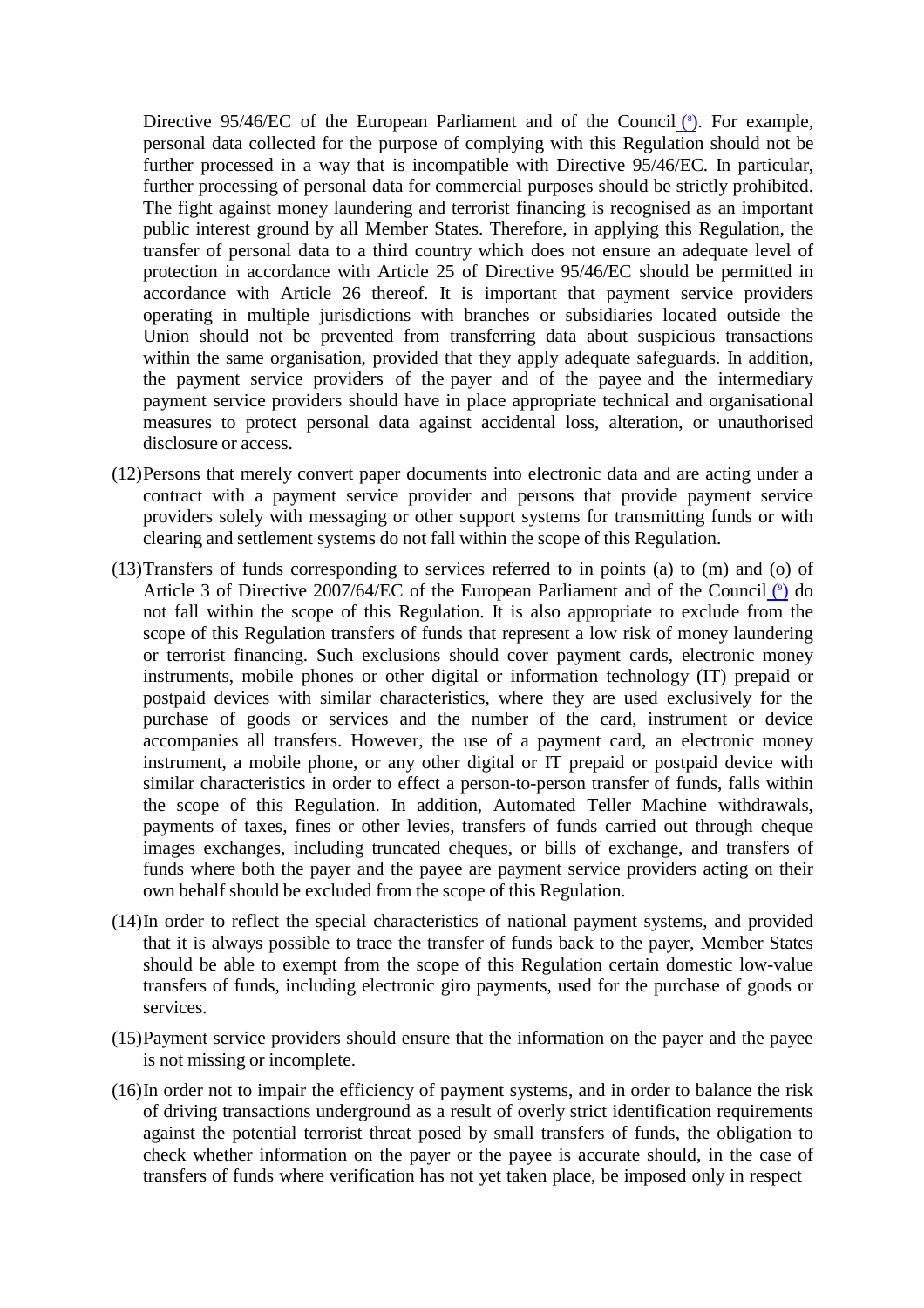of individual transfers of funds that exceed EUR 1 000, unless the transfer appears to be linked to other transfers of funds which together would exceed EUR 1 000, the funds have been received or paid out in cash or in anonymous electronic money, or where there are reasonable grounds for suspecting money laundering or terrorist financing.

- (17)For transfers of funds where verification is deemed to have taken place, payment service providers should not be required to verify information on the payer or the payee accompanying each transfer of funds, provided that the obligations laid down in Directive (EU) 2015/849 are met.
- (18)In view of the Union legislative acts in respect of payment services, namely Regulation (EC) No 924/2009 of the European Parliament and of the Council  $(10)$ , Regulation (EU) No 260/2012 of the European Parliament and of the Council (11) and Directive 2007/64/EC, it should be sufficient to provide that only simplified information accompany transfers of funds within the Union, such as the payment account number(s) or a unique transaction identifier.
- (19)In order to allow the authorities responsible for combating money laundering or terrorist financing in third countries to trace the source of funds used for those purposes, transfers of funds from the Union to outside the Union should carry complete information on the payer and the payee. Those authorities should be granted access to complete information on the payer and the payee only for the purposes of preventing, detecting and investigating money laundering and terrorist financing.
- (20)The Member State authorities responsible for combating money laundering and terrorist financing, and relevant judicial and law enforcement agencies in the Member States, should intensify cooperation with each other and with relevant third country authorities, including those in developing countries, in order further to strengthen transparency and the sharing of information and best practices.
- (21)As regards transfers of funds from a single payer to several payees that are to be sent in batch files containing individual transfers from the Union to outside the Union, provision should be made for such individual transfers to carry only the payment account number of the payer or the unique transaction identifier, as well as complete information on the payee, provided that the batch file contains complete information on the payer that is verified for accuracy and complete information on the payee that is fully traceable.
- (22)In order to check whether the required information on the payer and the payee accompanies transfers of funds, and to help identify suspicious transactions, the payment service provider of the payee and the intermediary payment service provider should have effective procedures in place in order to detect whether information on the payer and the payee is missing or incomplete. Those procedures should include *ex-post* monitoring or real-time monitoring where appropriate. Competent authorities should ensure that payment service providers include the required transaction information with the wire transfer or related message throughout the payment chain.
- (23)Given the potential threat of money laundering and terrorist financing presented by anonymous transfers, it is appropriate to require payment service providers to request information on the payer and the payee. In line with the risk-based approach developed by FATF, it is appropriate to identify areas of higher and lower risk, with a view to better targeting the risk of money laundering and terrorist financing. Accordingly, the payment service provider of the payee and the intermediary payment service provider should have effective risk-based procedures that apply where a transfer of funds lacks the required information on the payer or the payee, in order to allow them to decide whether to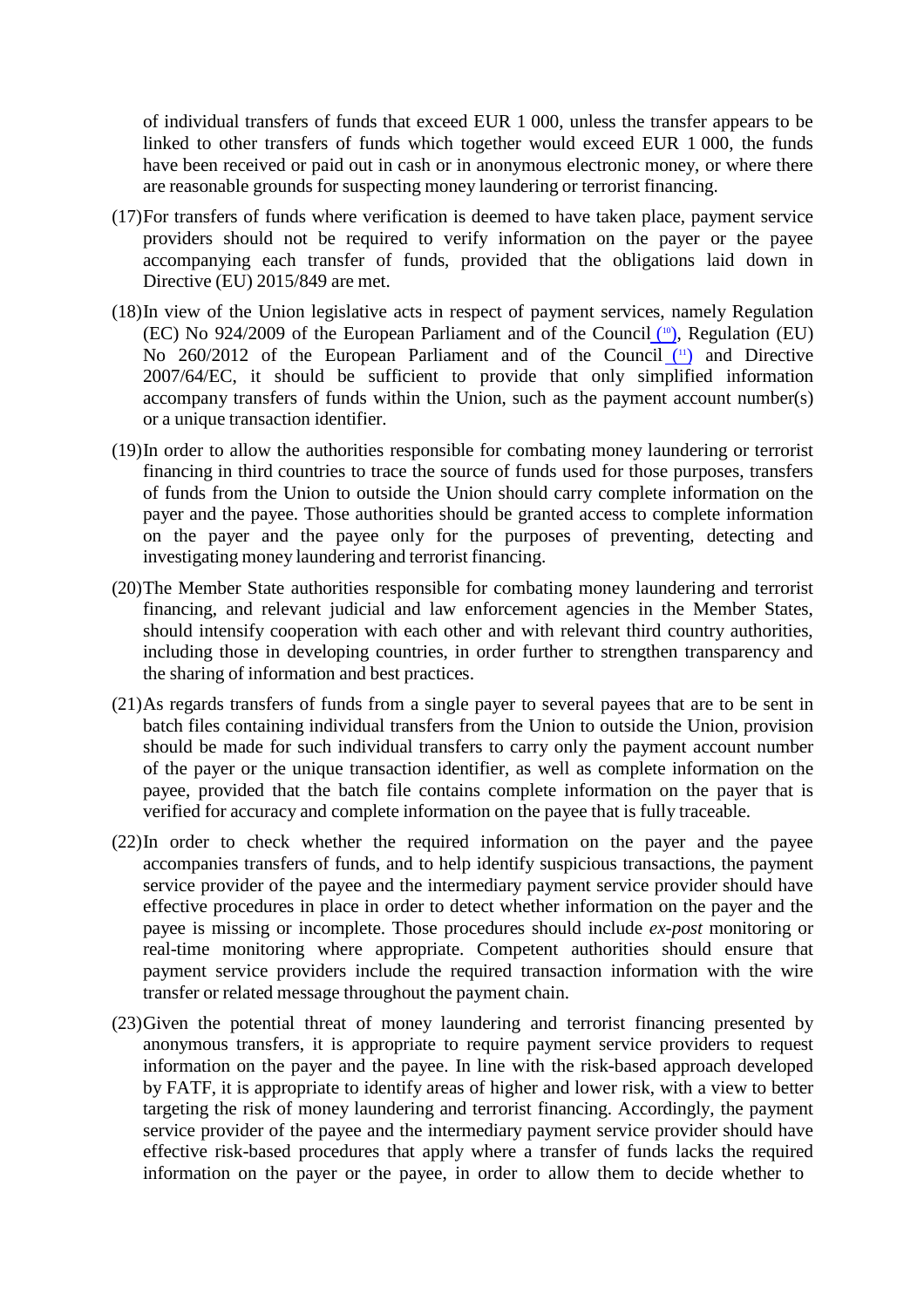execute, reject or suspend that transfer and to determine the appropriate follow-up action to take.

- (24)The payment service provider of the payee and the intermediary payment service provider should exercise special vigilance, assessing the risks, when either becomes aware that information on the payer or the payee is missing or incomplete, and should report suspicious transactions to the competent authorities in accordance with the reporting obligations set out in Directive (EU) 2015/849 and with national measures transposing that Directive.
- (25)The provisions on transfers of funds in relation to which information on the payer or the payee is missing or incomplete apply without prejudice to any obligations on payment service providers and intermediary payment service providers to suspend and/or reject transfers of funds which breach a provision of civil, administrative or criminal law.
- (26)With the aim of assisting payment service providers to put effective procedures in place to detect cases in which they receive transfers of funds with missing or incomplete payer or payee information and to take follow-up actions, the European Supervisory Authority (European Banking Authority) (EBA), established by Regulation (EU) No 1093/2010 of the European Parliament and of the Council (<sup>12</sup>), the European Supervisory Authority (European Insurance and Occupational Pensions Authority) (EIOPA), established by Regulation (EU) No 1094/2010 of the European Parliament and of the Council (13), and the European Supervisory Authority (European Securities and Markets Authority) (ESMA), established by Regulation (EU) No 1095/2010 of the European Parliament and of the Council  $(14)$ , should issue guidelines.
- (27)To enable prompt action to be taken in the fight against money laundering and terrorist financing, payment service providers should respond promptly to requests for information on the payer and the payee from the authorities responsible for combating money laundering or terrorist financing in the Member State where those payment service providers are established.
- (28)The number of working days in the Member State of the payment service provider of the payer determines the number of days to respond to requests for information on the payer.
- (29)As it may not be possible in criminal investigations to identify the data required or the individuals involved in a transaction until many months, or even years, after the original transfer of funds, and in order to be able to have access to essential evidence in the context of investigations, it is appropriate to require payment service providers to keep records of information on the payer and the payee for a period of time for the purposes of preventing, detecting and investigating money laundering and terrorist financing. That period should be limited to five years, after which all personal data should be deleted unless national law provides otherwise. If necessary for the purposes of preventing, detecting or investigating money laundering or terrorist financing, and after carrying out an assessment of the necessity and proportionality of the measure, Member States should be able to allow or require retention of records for a further period of no more than five years, without prejudice to national criminal law on evidence applicable to ongoing criminal investigations and legal proceedings.
- (30)In order to improve compliance with this Regulation, and in accordance with the Commission Communication of 9 December 2010 entitled 'Reinforcing sanctioning regimes in the financial services sector', the power to adopt supervisory measures and the sanctioning powers of competent authorities should be enhanced. Administrative sanctions and measures should be provided for and, given the importance of the fight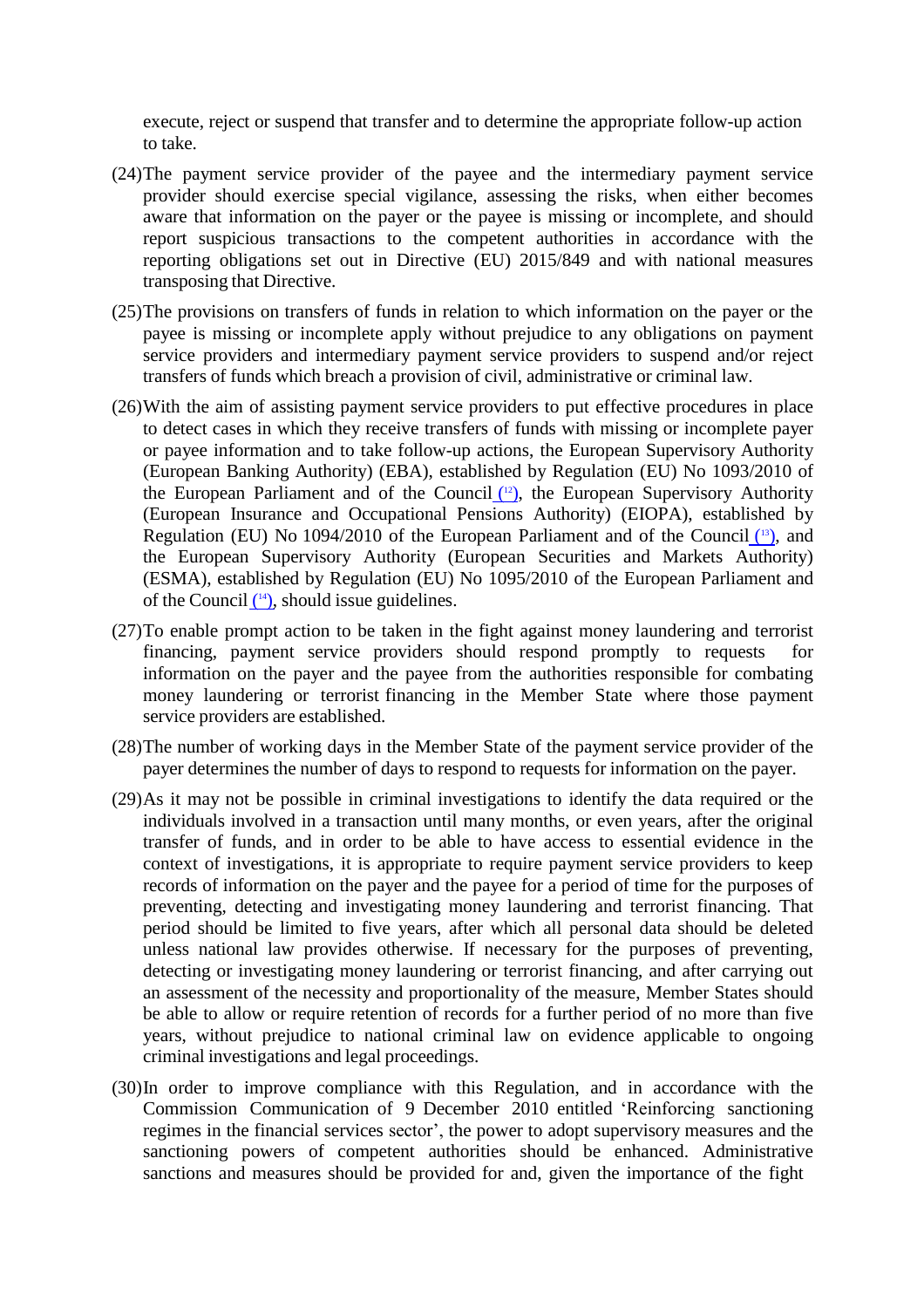against money laundering and terrorist financing, Member States should lay down sanctions and measures that are effective, proportionate and dissuasive. Member States should notify the Commission and the Joint Committee of EBA, EIOPA and ESMA (the 'ESAs') thereof.

- (31)In order to ensure uniform conditions for the implementation of Chapter V of this Regulation, implementing powers should be conferred on the Commission. Those powers should be exercised in accordance with Regulation (EU) No 182/2011 of the European Parliament and of the Council (<sup>15</sup>).
- (32)A number of countries and territories which do not form part of the territory of the Union share a monetary union with a Member State, form part of the currency area of a Member State or have signed a monetary convention with the Union represented by a Member State, and have payment service providers that participate directly or indirectly in the payment and settlement systems of that Member State. In order to avoid the application of this Regulation to transfers of funds between the Member States concerned and those countries or territories having a significant negative effect on the economies of those countries or territories, it is appropriate to provide for the possibility for such transfers of funds to be treated as transfers of funds within the Member States concerned.
- (33)Given the number of amendments that would need to be made to Regulation (EC) No 1781/2006 of the European Parliament and of the Council  $(16)$  pursuant to this Regulation, that Regulation should be repealed for reasons of clarity.
- (34)Since the objectives of this Regulation cannot be sufficiently achieved by the Member States but can rather, by reason of the scale or effects of the action, be better achieved at Union level, the Union may adopt measures, in accordance with the principle of subsidiarity as set out in Article 5 of the Treaty on European Union (TEU). In accordance with the principle of proportionality as set out in that Article, this Regulation does not go beyond what is necessary in order to achieve those objectives.
- (35)This Regulation respects the fundamental rights and observes the principles recognised by the Charter of Fundamental Rights of the European Union, in particular the right to respect for private and family life (Article 7), the right to the protection of personal data (Article 8), the right to an effective remedy and to a fair trial (Article 47) and the principle of *ne bis in idem*.
- (36)In order to ensure the smooth introduction of the anti-money laundering and terrorist financing framework, it is appropriate that the date of application of this Regulation be the same as the deadline for transposition of Directive (EU) 2015/849.
- (37)The European Data Protection Supervisor was consulted in accordance with Article 28(2) of Regulation (EC) No 45/2001 of the European Parliament and of the Council (<sup>17</sup>) and delivered an opinion on 4 July 2013  $(18)$ ,

HAVE ADOPTED THIS REGULATION:

# **CHAPTER I SUBJECT MATTER, SCOPE AND DEFINITIONS**

#### *Article 1*

### **Subject matter**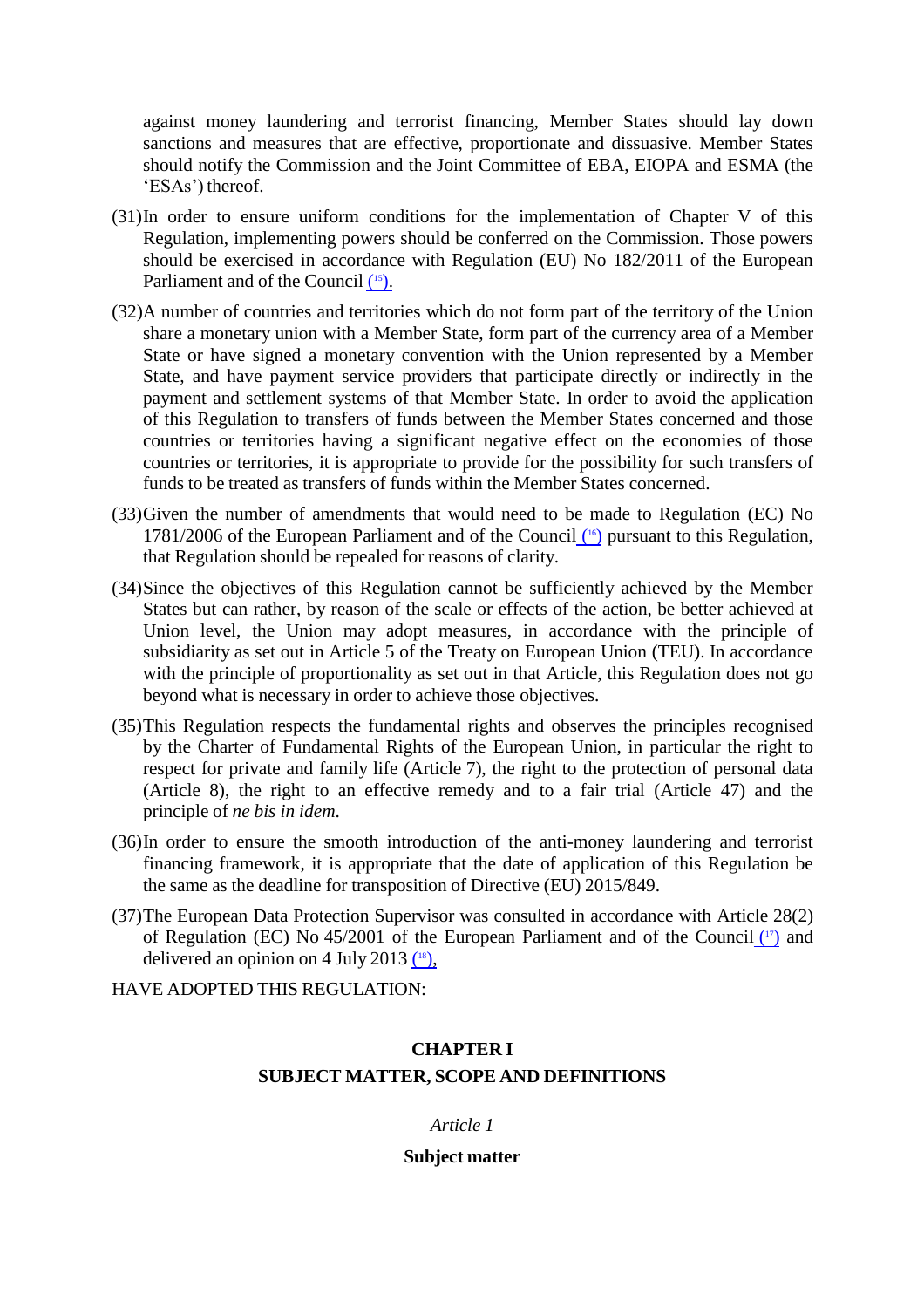This Regulation lays down rules on the information on payers and payees, accompanying transfers of funds, in any currency, for the purposes of preventing, detecting and investigating money laundering and terrorist financing, where at least one of the payment service providers involved in the transfer of funds is established in Alderneythe Union.

### *Article 2*

#### **Scope**

1. This Regulation shall apply to transfers of funds, in any currency, which are sent or received by a payment service provider or an intermediary payment service provider established in Alderney the Union.

2. This Regulation shall not apply to the services listed in points (a) to (m) and (o) of Article <sup>3</sup> of Directive 2007/64/EC**<sup>a</sup>** .

3. This Regulation shall not apply to transfers of funds carried out using a payment card, an electronic money instrument or a mobile phone, or any other digital or IT prepaid or postpaid device with similar characteristics, where the following conditions are met:

(a)that card, instrument or device is used exclusively to pay for goods or services; and

(b)the number of that card, instrument or device accompanies all transfers flowing from the transaction.

However, this Regulation shall apply when a payment card, an electronic money instrument or a mobile phone, or any other digital or IT prepaid or postpaid device with similar characteristics, is used in order to effect a person-to-person transfer of funds.

4. This Regulation shall not apply to persons that have no activity other than to convert paper documents into electronic data and that do so pursuant to a contract with a payment service provider, or to persons that have no activity other than to provide payment service providers with messaging or other support systems for transmitting funds or with clearing and settlement systems.

This Regulation shall not apply to transfers of funds:

- (a) that involve the payer withdrawing cash from the payer's own payment account;
- (b)that transfer funds to a public authority (construed as to include any Committee of the States of Alderney) as payment for taxes, fines or other levies within the British Islands a Member State;

(c)where both the payer and the payee are payment service providers acting on their own behalf;

(d)that are carried out through cheque images exchanges, including truncated cheques.

5.A Member State may decide not to apply this Regulation to transfers of funds within its territory to a payee's payment account permitting payment exclusively for the provision of goods or services where all of the following conditions are met:

(a)the payment service provider of the payee is subject to Directive (EU) 2015/849;

(b)the payment service provider of the payee is able to trace back, through the payee, by means of a unique transaction identifier, the transfer of funds from the person who has an agreement with the payee for the provision of goods or services;

(c) amount of the transfer of funds does not exceed EUR 1 000.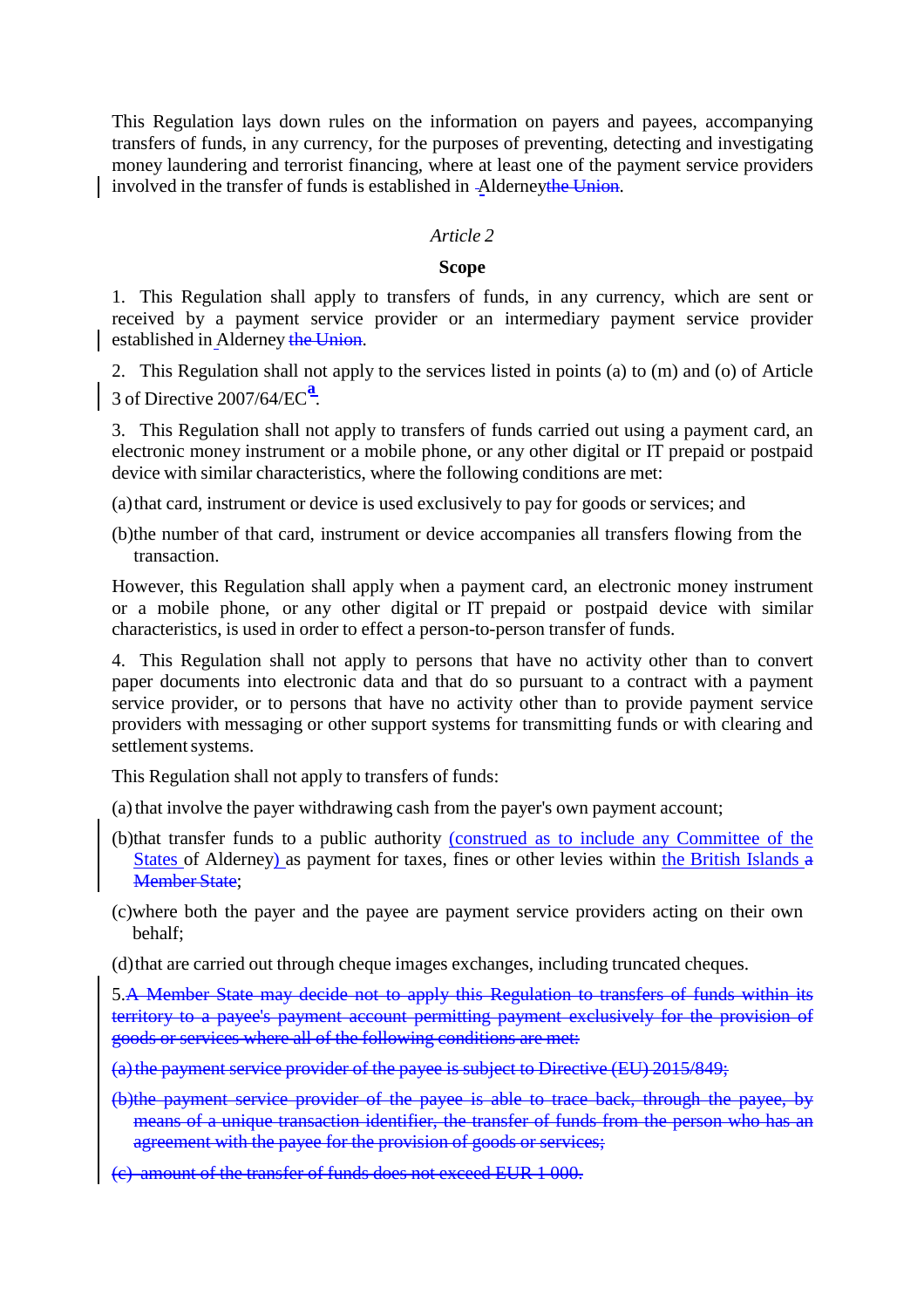### *Article 3*

### **Definitions**

For the purposes of this Regulation, the following definitions apply:

- (1)'terrorist financing' means terrorist financing as defined in section 79(1) of the Terrorism Law Article 1(5) of Directive (EU) 2015/849;
- (2)'money laundering' means the money laundering activities referred to in section 17(1) of the Disclosure LawArticle 1(3) and (4) of Directive (EU) 2015/849;
- (3)'payer' means a natural or legal person that holds a payment account and allows a transfer of funds from that payment account, or, where there is no payment account, that gives a transfer of funds order;
- (4)'payee' means a natural or legal person or legal arrangement identified by the payer as that is the intended recipient of the transfer of funds;
- (5)'payment service provider' means the categories of payment service provider referred to in

**b** Article 1(1) of Directive 2007/64/EC , natural or legal persons benefiting from a waiver **c** pursuant to Article 26<sup>-</sup> thereof and legal persons benefiting from a waiver pursuant to **d** Article 9 of Directive 2009/110/EC of the European Parliament and of the Council (19), providing transfer of funds services;

- (6)'intermediary payment service provider' means a payment service provider that is not the payment service provider of the payer or of the payee and that receives and transmits a transfer of funds on behalf of the payment service provider of the payer or of the payee or of another intermediary payment service provider;
- Directive  $2007/64/EC^{\text{e}}$ ; (7)'payment account' means a payment account as defined in point (14) of Article 4 of
- (8)  $\cdot$  funds' means funds as defined in point (15) of Article 4 of Directive 2007/64/EC<sup>f</sup>;
- (9)'transfer of funds' means any transaction at least partially carried out by electronic means on behalf of a payer through a payment service provider, with a view to making funds available to a payee through a payment service provider, irrespective of whether the payer and the payee are the same person and irrespective of whether the payment service provider of the payer and that of the payee are one and the same, including:
	- 2 (a)a credit transfer as defined in point (1) of Article <sup>2</sup> of Regulation (EU) No 260/201 **<sup>g</sup>** ; **h**
	- $(b)$ <sub>a</sub> direct debit as defined in point (2) of Article 2 of Regulation (EU) No 260/2012 ;
	- $(c)<sub>a</sub>$  money remittance as defined in point (13) of Article 4 of Directive 2007/64/EC  $\cdot$ whether national or cross border;

**i**

- (d)a transfer carried out using a payment card, an electronic money instrument, or a mobile phone, or any other digital or IT prepaid or postpaid device with similar characteristics;
- (10)'batch file transfer' means a bundle of several individual transfers of funds put together for transmission being sent to the same payment service provider or intermediary payment service provider, but which may or may not be ultimately intended for different persons;
	- (11)'unique transaction identifier' means a combination of letters, numbers or symbols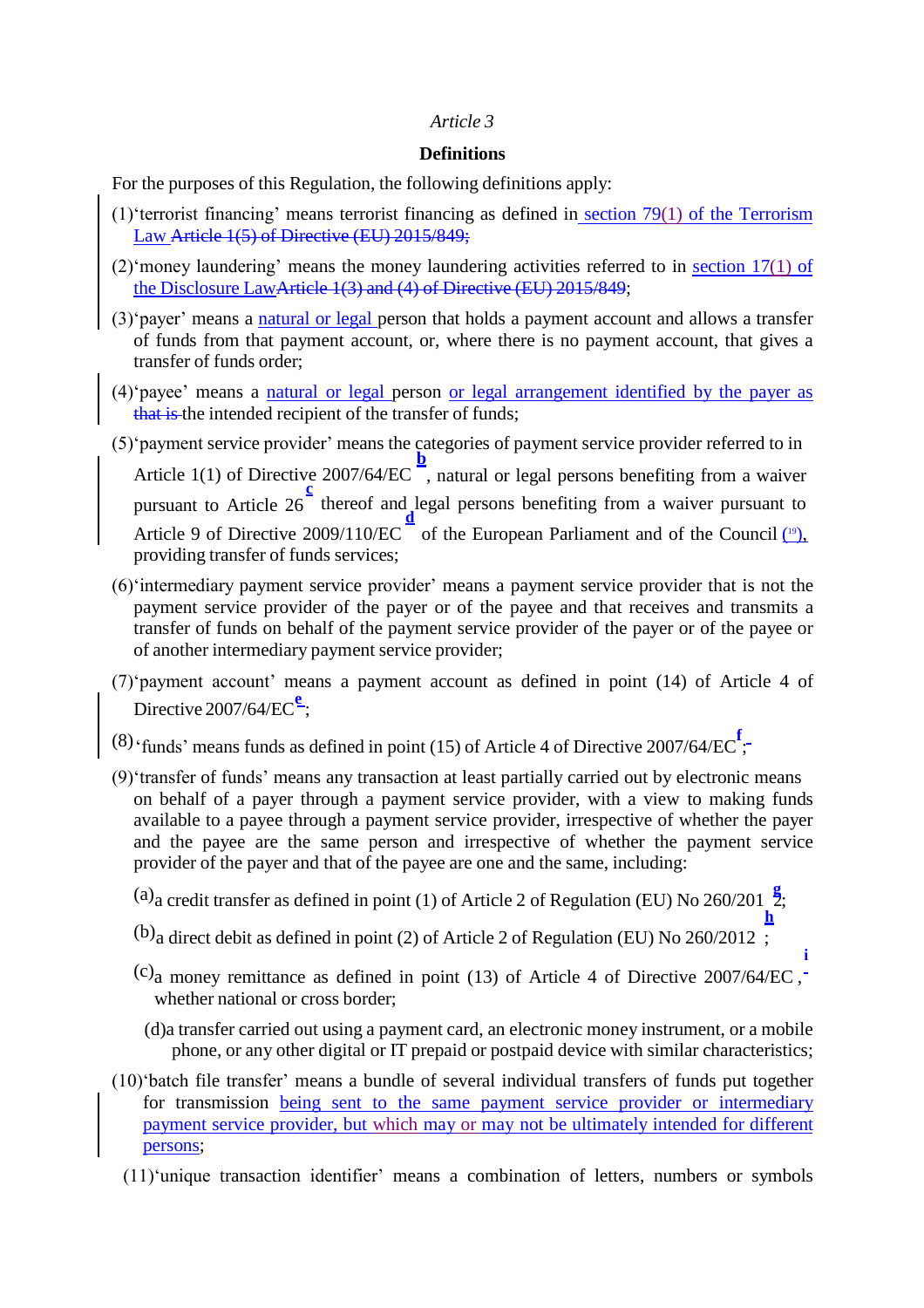determined by the payment service provider, in accordance with the protocols of the payment and settlement systems or messaging systems used for the transfer of funds, which permits the traceability of the transaction back to the payer and the payee;

(12)'person-to-person transfer of funds' means a transaction between natural persons acting, as consumers, for purposes other than trade, business or profession.

(13)"British Islands" means the United Kingdom, the Channel Islands and the Isle of Man;

(14)"Commission" means the Guernsey Financial Services Commission established by the Financial Services Commission (Bailiwick of Guernsey) Law, 1987;

(15)"Disclosure Law" means the Disclosure (Bailiwick of Guernsey) Law, 2007;

(16)"electronic money" means electronically, including magnetically, stored monetary value as represented by a claim on the issuer which is issued on receipt of funds for the purpose of making payment transactions (which means an act, initiated by the payer or by the payee, of placing, transferring or withdrawing funds, irrespective of any underlying obligations between the payer and the payee), and which is accepted by a natural or legal person or legal arrangement other than the electronic money issuer;

(17)"Financial Intelligence Service" means the division of the Guernsey Border Agency, comprising those police officers and other persons assigned to the division for the purpose of the receipt, analysis and dissemination within the Bailiwick, and elsewhere, of disclosures under Part I of the Disclosure Law and Part III of the Terrorism Law, which are more commonly known or referred to as suspicious transaction reports or suspicious activity reports;

(18)"Guernsey Border Agency" means the organisation also known or referred to as "the Customs and Excise and Immigration and Nationality Service" including –

(a) its Chief Officer and any officer acting by or under the authority of the Chief Officer, and

(b)any other individual working, including on a temporary basis, for such organisation whether under a contract of employment, a contract for services or otherwise;

(19)"legal arrangement" means an express trust or any other vehicle whatsoever which has a similar legal effect;

(20)"police officer" – means

(a)a member of the salaried police force of the Island of Guernsey, a member of any police force which may be established by the States of Alderney and, within the limits of the member's jurisdiction, a special constable appointed pursuant to section 46A of the Government of Alderney Law, 1987, and

(b)an officer within the meaning of section 1(1) of the Customs and Excise (General Provisions) (Bailiwick of Guernsey) Law, 1972;

(21)"Proceeds of Crime Law" means the Criminal Justice (Proceeds of Crime) (Bailiwick of Guernsey) Law, 1999;

(22)"straight through processing" means payment transactions that are conducted electronically without the need for manual intervention; and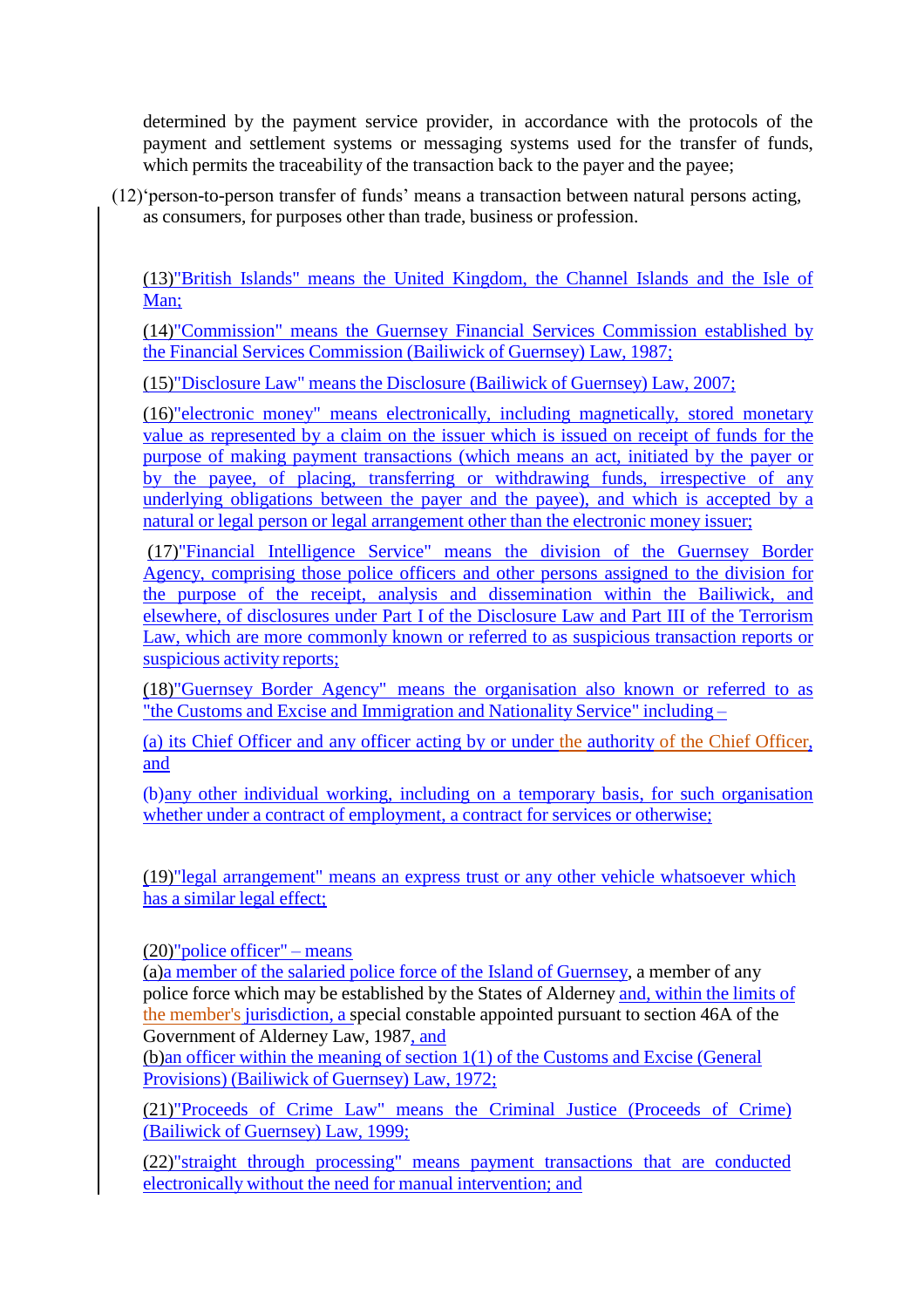(23)"Terrorism Law" means the Terrorism and Crime (Bailiwick of Guernsey) Law, 2002.

# **CHAPTER II OBLIGATIONS ON PAYMENT SERVICE PROVIDERS**

## *SECTION 1*

### *Obligations on the payment service provider of the payer*

### *Article 4*

### **Information accompanying transfers of funds**

1. The payment service provider of the payer shall ensure that transfers of funds are accompanied by the following information on the payer:

(a) the name of the payer;

(b) the payer's payment account number; and

(c)the payer's address, national identity official personal document number, customer identification number or date and place of birth.

2. The payment service provider of the payer shall ensure that transfers of funds are accompanied by the following information on the payee:

(a) the name of the payee; and

(b) the payee's payment account number.

3. By way of derogation from point (b) of paragraph 1 and point (b) of paragraph 2, in the case of a transfer not made from or to a payment account, the payment service provider of the payer shall ensure that the transfer of funds is accompanied by a unique transaction identifier rather than the payment account number(s).

4. Before transferring funds, the payment service provider of the payer shall verify the accuracy of the information referred to in paragraph 1 on the basis of documents, data or information obtained from a reliable and independent source.

5. Verification as referred to in paragraph 4 shall be deemed to have taken place where:

(a)a payer's identity has been verified  $\frac{1}{2}$  in accordance with Article 13 of Directive (EU) 2015/849 and the information obtained pursuant to that verification has been stored in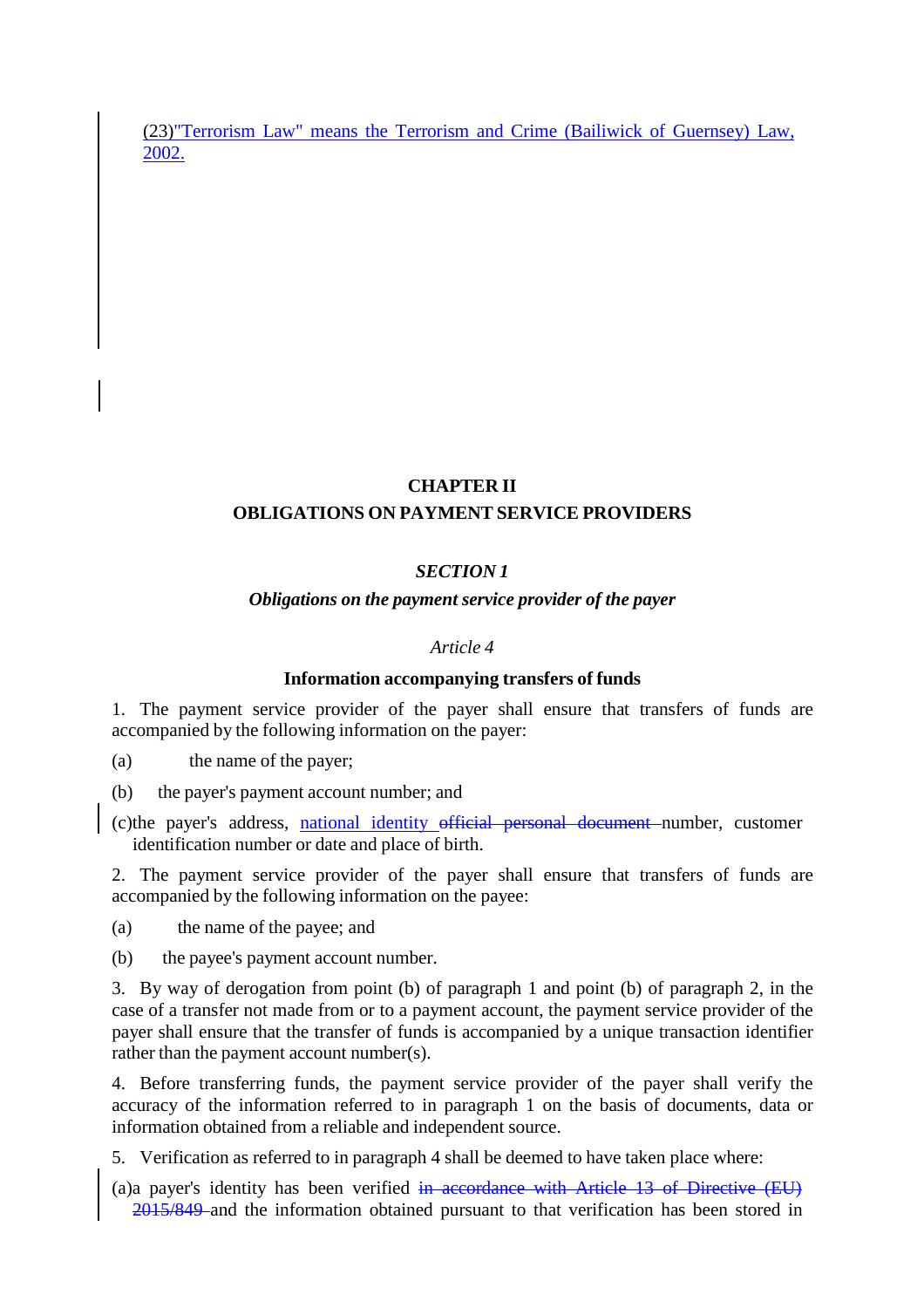accordance with any relevant requirements, in or under the Proceeds of Crime Law, including any regulations for the time being in force under section 49 of the Proceeds of Crime Law, relating to the verification of the identity of the payer, and the keeping of information obtained by that verificationArticle 40 of that Directive; or

(b) the payer is an existing customer and it is appropriate to verify that customer on a risksensitive basis, including at times when the relevant circumstances of the customer change Article 14(5) of Directive (EU) 2015/849 applies to the payer.

6. Without prejudice to the derogations provided for in Articles 5 and 6, the payment service provider of the payer shall not execute any transfer of funds before ensuring full compliance with this Article.

### *Article 5*

### **Transfers of funds within the British IslandsUnion**

1. By way of derogation from Article 4(1) and (2), where all payment service providers involved in the payment chain are established in the British IslandsUnion, transfers of funds shall be accompanied by at least the payment account number of both the payer and the payee or, where Article 4(3) applies, the unique transaction identifier, without prejudice to the information requirements laid down in Regulation (EU) No 260/2012, where applicable.

2. Notwithstanding paragraph 1, the payment service provider of the payer shall, within three working days of receiving a request for information from the payment service provider of the payee or from the intermediary payment service provider or from any police officer, the Financial Intelligence Service, the Commission or from any other appropriate competent authorities, make available the following:

- (a)for transfers of funds exceeding EUR 1 000, whether those transfers are carried out in a single transaction or in several transactions which appear to be linked, the information on the payer or the payee in accordance with Article 4;
- (b)for transfers of funds not exceeding EUR 1 000 that do not appear to be linked to other transfers of funds which, together with the transfer in question, exceed EUR 1 000, at least:
	- (i) the names of the payer and of the payee; and
	- (ii)the payment account numbers of the payer and of the payee or, where Article 4(3) applies, the unique transaction identifier.

3. By way of derogation from Article 4(4), in the case of transfers of funds referred to in paragraph 2(b) of this Article, the payment service provider of the payer need not verify the information on the payer unless the payment service provider of the payer:

(a)has received the funds to be transferred in cash or in anonymous electronic money; or

(b) has reasonable grounds for suspecting money laundering or terrorist financing.

### *Article 6*

## **Transfers of funds to outside the British IslandsUnion**

1. In the case of a batch file transfer from a single payer where the payment service providers of the payees are established outside the **British IslandsUnion**, Article 4(1) shall not apply to the individual transfers bundled together therein, provided that the batch file contains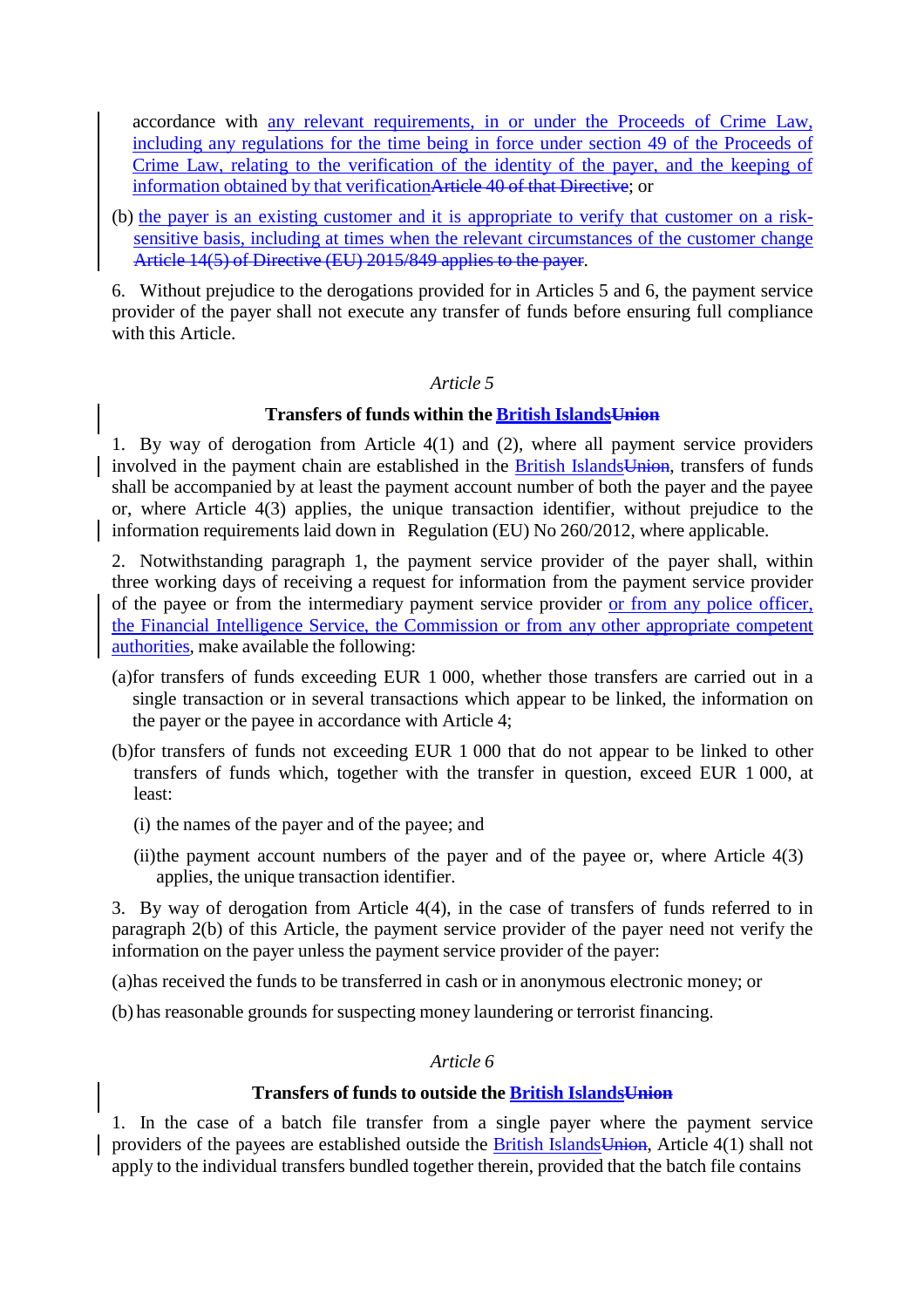the information referred to in Article  $4(1)$ , (2) and (3), that that information has been verified in accordance with Article 4(4) and (5), and that the individual transfers carry the payment account number of the payer or, where Article 4(3) applies, the unique transaction identifier.

2. By way of derogation from Article 4(1), and, where applicable, without prejudice to the information required in accordance with Regulation (EU) No 260/2012, where the payment service provider of the payee is established outside the British IslandsUnion, transfers of funds not exceeding EUR 1 000 that do not appear to be linked to other transfers of funds which, together with the transfer in question, exceed EUR 1 000, shall be accompanied by at least:

- (a) the names of the payer and of the payee; and
- (b)the payment account numbers of the payer and of the payee or, where Article 4(3) applies, the unique transaction identifier.

By way of derogation from Article 4(4), the payment service provider of the payer need not verify the information on the payer referred to in this paragraph unless the payment service provider of the payer:

(a)has received the funds to be transferred in cash or in anonymous electronic money; or

(b) has reasonable grounds for suspecting money laundering or terrorist financing.

## *SECTION 2*

## *Obligations on the payment service provider of the payee*

### *Article 7*

### **Detection of missing information on the payer or the payee**

1. The payment service provider of the payee shall implement effective measures, including effective procedures, to detect whether the fields relating to the information on the payer and the payee in the messaging or payment and settlement system used to effect the transfer of funds have been filled in using characters or inputs admissible in accordance with the conventions of that system.

2. The payment service provider of the payee shall implement effective measures, including effective procedures, including, where appropriate, *ex-post* monitoring or real-time monitoring, in order to detect whether the following information on the payer or the payee is missing:

(a)for transfers of funds where the payment service provider of the payer is established in the British Islands<del>Union</del>, the information referred to in Article 5;

(b)for transfers of funds where the payment service provider of the payer is established outside the British Islands Union, the information referred to in Article  $4(1)$  and  $(2)$ ;

(c)for batch file transfers where the payment service provider of the payer is established outside the British Islands<del>Union</del>, the information referred to in Article  $4(1)$  and  $(2)$  in respect of that batch file transfer.

3. In the case of transfers of funds exceeding EUR 1 000, whether those transfers are carried out in a single transaction or in several transactions which appear to be linked, before crediting the payee's payment account or making the funds available to the payee, the payment service provider of the payee shall verify the identity of the payee, including the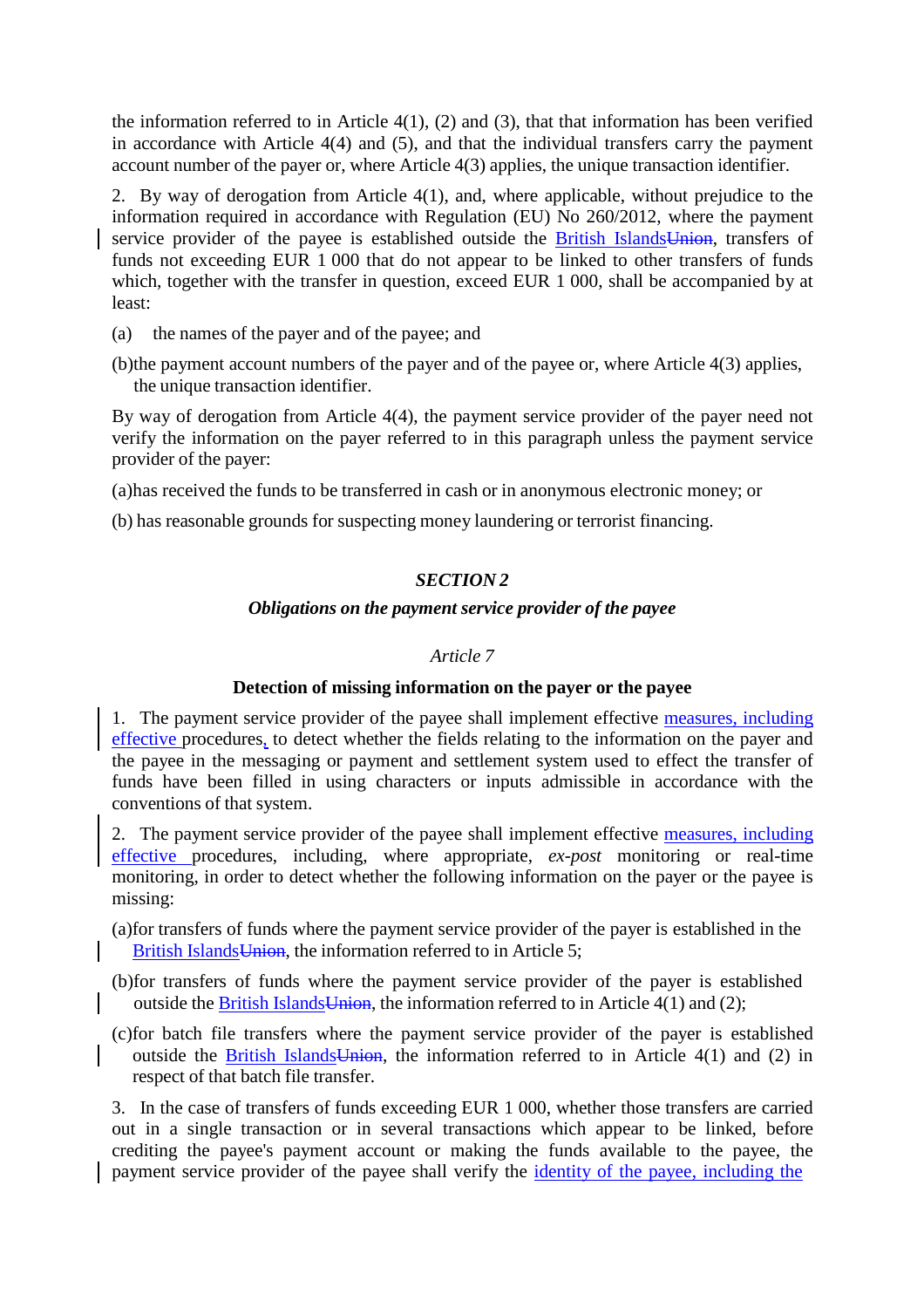accuracy of the information on the payee referred to in paragraph 2 of this Article on the basis of documents, data or information obtained from a reliable and independent source, without prejudice to the requirements laid down in Articles 69 and 70 of Directive 2007/64/EC.

4. In the case of transfers of funds not exceeding EUR 1 000 that do not appear to be linked to other transfers of funds which, together with the transfer in question, exceed EUR 1 000, the payment service provider of the payee need not verify the accuracy of the information on the payee, unless the payment service provider of the payee:

(a) effects the pay-out of the funds in cash or in anonymous electronic money; or

(b) has reasonable grounds for suspecting money laundering or terrorist financing.

5. Verification as referred to in paragraphs 3 and 4 shall be deemed to have taken place where:

- (a)a payee's identity has been verified in accordance with Article 13 of Directive (EU) 2015/849 and the information obtained pursuant to that verification has been stored in accordance with any relevant requirements, in or under the Proceeds of Crime Law including any regulations for the time being in force under section 49 of the Proceeds of Crime Law, relating to the verification of the identity of the payee, and the keeping of information obtained by that verification Article 40 of that Directive; or
- (b)the payee is an existing customer and it is appropriate to verify that customer on a risksensitive basis, including at times when the relevant circumstances of the customer change Article 14(5) of Directive (EU) 2015/849 applies to the payee.

### *Article 8*

### **Transfers of funds with missing or incomplete information on the payer or the payee**

1. The payment service provider of the payee shall implement effective risk-based policies and procedures, including any relevant policies and procedures based on the risk-sensitive basis referred to in or under the Proceeds of Crime Law, including any regulations for the time being in force under section 49 of the Proceeds of Crime LawArticle 13 of Directive (EU) 2015/849, for determining whether to execute, reject or suspend a transfer of funds lacking the required complete payer and payee information and for taking the appropriate follow-up action.

Where the payment service provider of the payee becomes aware, when receiving transfers of funds, that the information referred to in Article  $4(1)$  or  $(2)$ , Article  $5(1)$  or Article 6 is missing or incomplete or has not been filled in using characters or inputs admissible in accordance with the conventions of the messaging or payment and settlement system as referred to in Article 7(1), the payment service provider of the payee shall reject the transfer or ask for the required information on the payer and the payee before or after crediting the payee's payment account or making the funds available to the payee, on a risk-sensitive basis.

2. Where a payment service provider repeatedly fails to provide the required information on the payer or the payee, the payment service provider of the payee shall take steps, which may initially include the issuing of warnings and setting of deadlines, before either rejecting any future transfers of funds from that payment service provider, or restricting or terminating its business relationship with that payment service provider.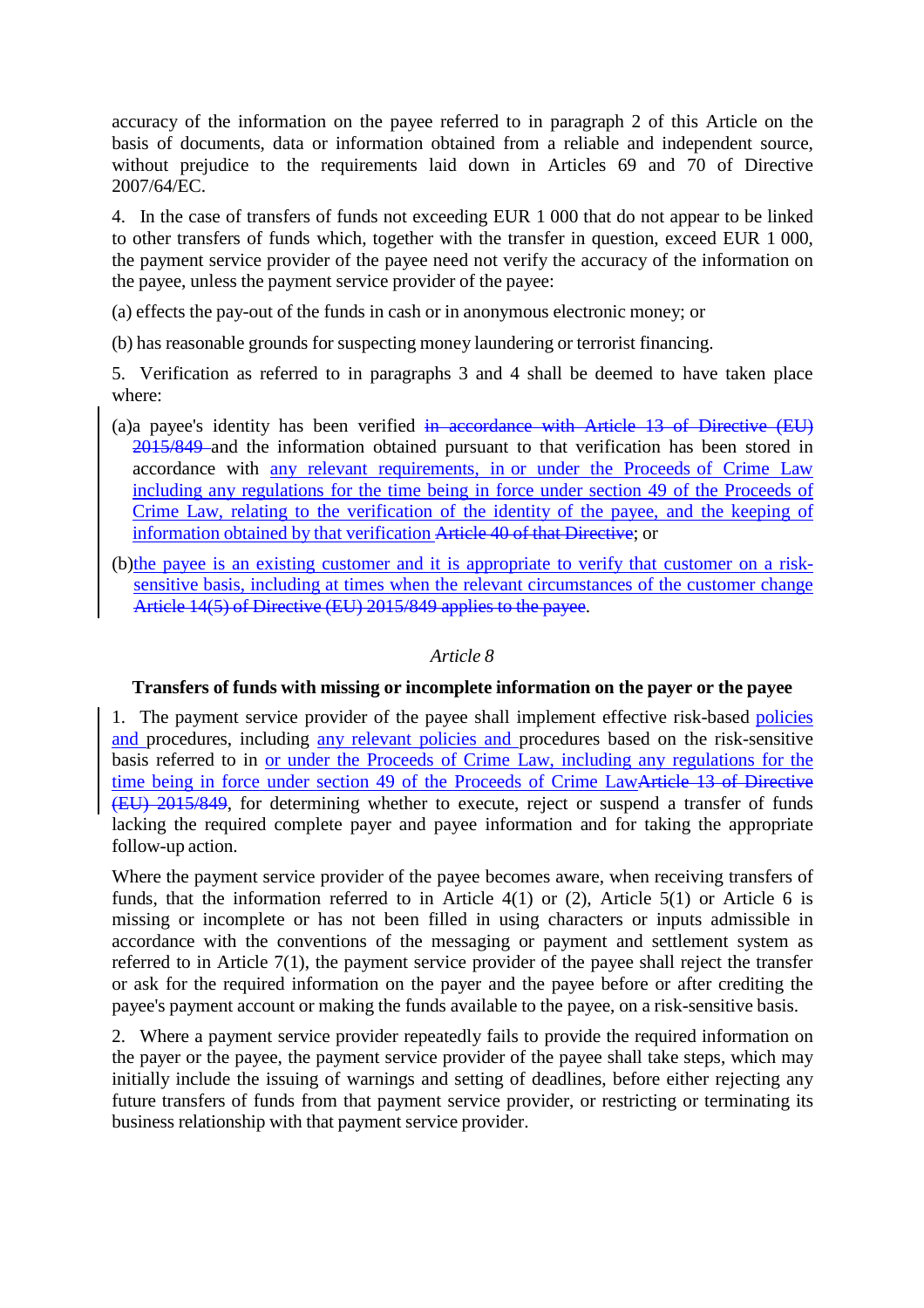The payment service provider of the payee shall report that failure, and the steps taken, to the Commission as the competent authority responsible for monitoring compliance with antimoney laundering and counter terrorist financing provisions.

### *Article 9*

### **Assessment and reporting**

The payment service provider of the payee shall take into account missing or incomplete information on the payer or the payee as a factor when assessing whether a transfer of funds, or any related transaction, is suspicious and whether it is to be reported to the Financial Intelligence Service Unit (FIU) in accordance with-Part I of the Disclosure Law and Part III of the Terrorism LawDirective (EU) 2015/849.

## *SECTION 3*

### *Obligations on intermediary payment service providers*

### *Article 10*

### **Retention of information on the payer and the payee with the transfer**

Intermediary payment service providers shall ensure that all the information received on the payer and the payee that accompanies a transfer of funds is retained with the transfer.

## *Article 11*

### **Detection of missing information on the payer or the payee**

1. The intermediary payment service provider shall implement effective measures, including effective procedures, to detect whether the fields relating to the information on the payer and the payee in the messaging or payment and settlement system used to effect the transfer of funds have been filled in using characters or inputs admissible in accordance with the conventions of that system.

2. The intermediary payment service provider shall implement effective measures, including effective procedures, which are consistent with straight-through processing, including, where appropriate, *ex-post* monitoring or real-time monitoring, in order to detect whether the following information on the payer or the payee is missing:

(a)for transfers of funds where the payment service providers of the payer and the payee are established in the British Islands<del>Union</del>, the information referred to in Article 5;

(b)for transfers of funds where the payment service provider of the payer or of the payee is established outside the British IslandsUnion, the information referred to in Article 4(1) and  $(2)$ :

(c)for batch file transfers where the payment service provider of the payer or of the payee is established outside the British Islands<del>Union</del>, the information referred to in Article 4(1) and (2) in respect of that batch file transfer.

## *Article 12*

## **Transfers of funds with missing information on the payer or the payee**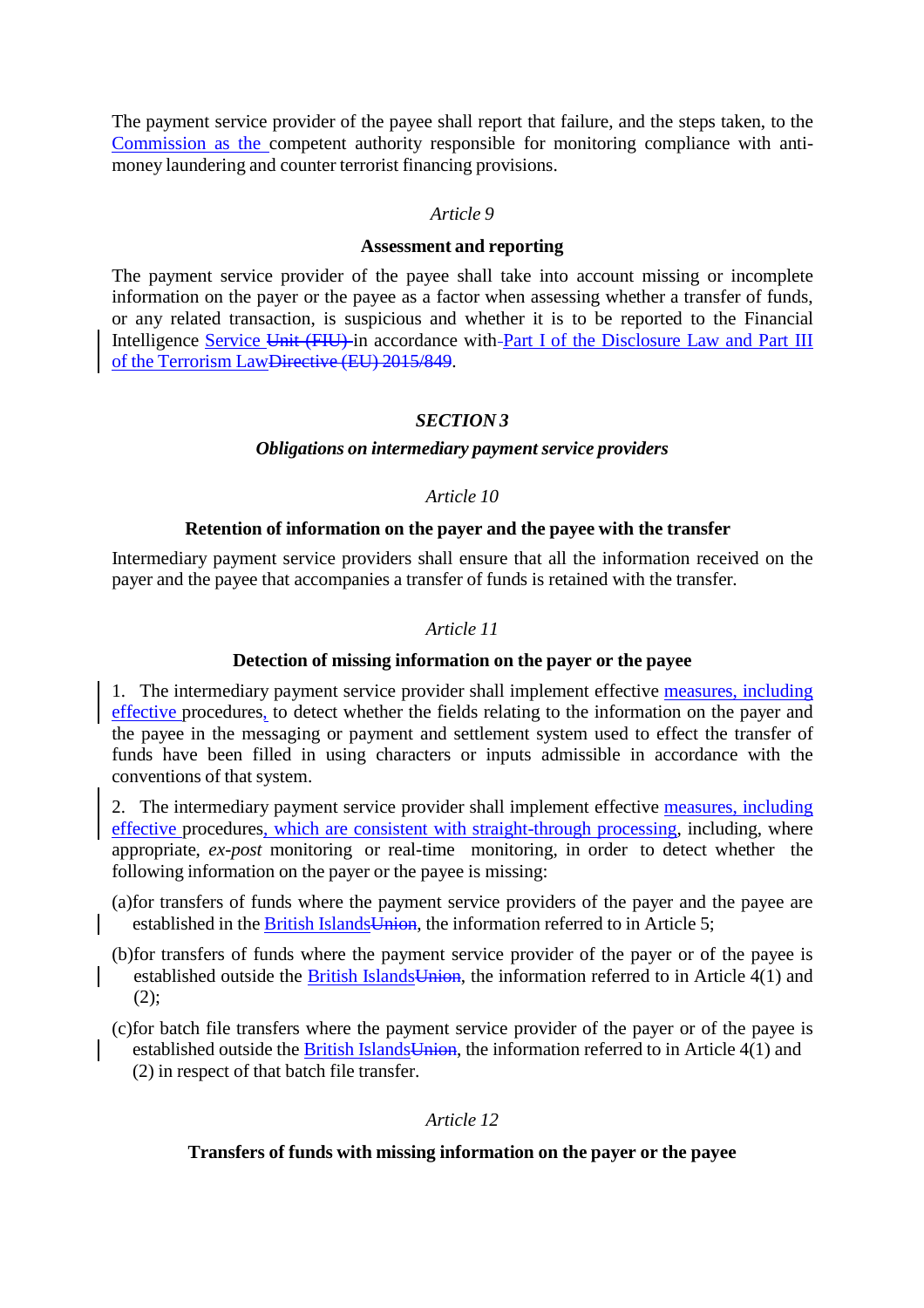1. The intermediary payment service provider shall establish effective risk-based policies and procedures for determining whether to execute, reject or suspend a transfer of funds lacking the required payer and payee information and for taking the appropriate follow up action.

Where the intermediary payment service provider becomes aware, when receiving transfers of funds, that the information referred to in Article  $4(1)$  or  $(2)$ , Article  $5(1)$  or Article 6 is missing or has not been filled in using characters or inputs admissible in accordance with the conventions of the messaging or payment and settlement system as referred to in Article 7(1) it shall reject the transfer or ask for the required information on the payer and the payee before or after the transmission of the transfer of funds, on a risk-sensitive basis.

2. Where a payment service provider repeatedly fails to provide the required information on the payer or the payee, the intermediary payment service provider shall take steps, which may initially include the issuing of warnings and setting of deadlines, before either rejecting any future transfers of funds from that payment service provider, or restricting or terminating its business relationship with that payment service provider.

The intermediary payment service provider shall report that failure, and the steps taken, to the Commission as the competent authority responsible for monitoring compliance with antimoney laundering and counter terrorist financing provisions.

## *Article 13*

### **Assessment and reporting**

The intermediary payment service provider shall take into account missing information on the payer or the payee as a factor when assessing whether a transfer of funds, or any related transaction, is suspicious, and whether it is to be reported to the Financial Intelligence Service<del>IU</del> in accordance with Part I of the Disclosure Law and Part III of the Terrorism Law<del>Directive (EU) 2015/849</del>.

### **CHAPTER III**

## **INFORMATION, DATA PROTECTION AND RECORD-RETENTION**

### *Article 14*

### **Provision of information**

Payment service providers shall respond fully and without delay, including by means of a central contact point in accordance with Article 45(9) of Directive (EU) 2015/849, where such a contact point has been appointed, and in accordance with the procedural requirements laid down in the national law of the Member State Alderney in which they are established, to enquiries exclusively from the authorities responsible for preventing and combating money laundering or terrorist financing (construed so as to include the Commission, the Guernsey Border Agency (including the Financial Intelligence Service)) of that Member StateAlderney concerning the information required under this Regulation.

## *Article 15*

### **Data protection**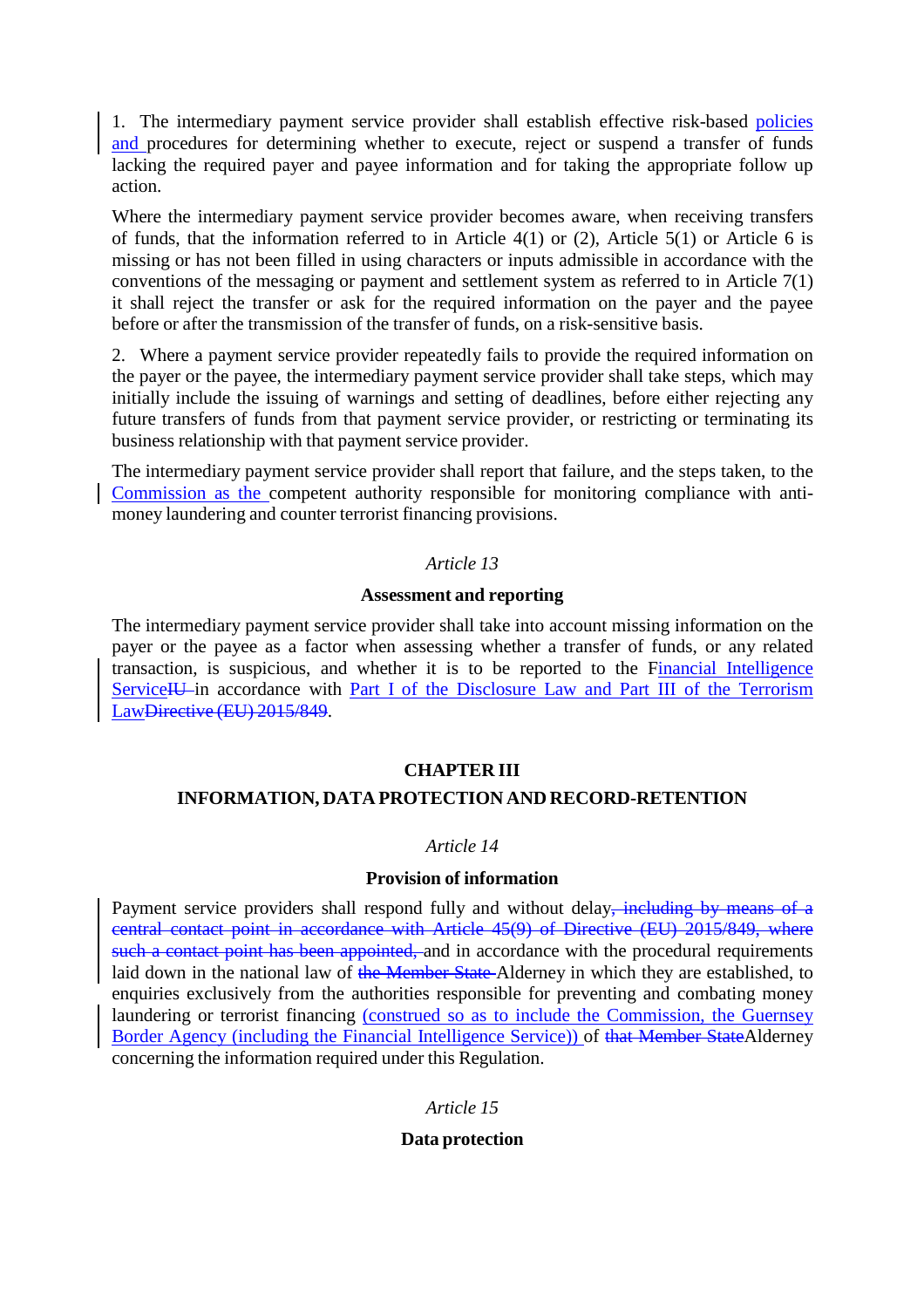1. The processing of personal data under this Regulation is subject to Directive 95/46/EC, as transposed into national lawthe Data Protection (Bailiwick of Guernsey) Law, 2001. Personal data that is processed pursuant to this Regulation by the Commission or by the ESAs is subject to Regulation (EC) No 45/2001.

2. Personal data shall be processed by payment service providers on the basis of this Regulation only for the purposes of the prevention of money laundering and terrorist financing and shall not be further processed in a way that is incompatible with those purposes. The processing of personal data on the basis of this Regulation for commercial purposes shall be prohibited.

3. Payment service providers shall provide new clients with the information required pursuant to Article 10 of Directive 95/46/EC the Data Protection (Bailiwick of Guernsey) Law, 2001 before establishing a business relationship or carrying out an occasional transaction. That information shall, in particular, include a general notice concerning the legal obligations of payment service providers under this Regulation when processing personal data for the purposes of the prevention of money laundering and terrorist financing.

4. Payment service providers shall ensure that the confidentiality of the data processed is respected.

### *Article 16*

#### **Record retention**

1. Information on the payer and the payee shall not be retained for longer than strictly necessary. Payment service providers of the payer and of the payee shall retain records of the information referred to in Articles 4 to 7 for a period of at least five years.

2.Upon expiry of the retention period referred to in paragraph 1, payment service providers shall ensure that the personal data is deleted, unless otherwise provided for by national law, which shall determine under which circumstances payment service providers may or shall further retain the data. Member States may allow or require further retention only after they have carried out a thorough assessment of the necessity and proportionality of such further retention, and where they consider it to be justified as necessary for the prevention, detection or investigation of money laundering or terrorist financing. That further retention period shall not exceed five years.

3.Where, on 25 June 2015, legal proceedings concerned with the prevention, detection, investigation or prosecution of suspected money laundering or terrorist financing are pending in a Member State, and a payment service provider holds information or documents relating to those pending proceedings, the payment service provider may retain that information or those documents in accordance with national law for a period of five years from 25 June 2015. Member States may, without prejudice to national criminal law on evidence applicable to ongoing criminal investigations and legal proceedings, allow or require the retention of such information or documents for a further period of five years where the necessity and proportionality of such further retention has been established for the prevention, detection, investigation or prosecution of suspected money laundering or terrorist financing.

# **CHAPTER IV SANCTIONS AND MONITORING**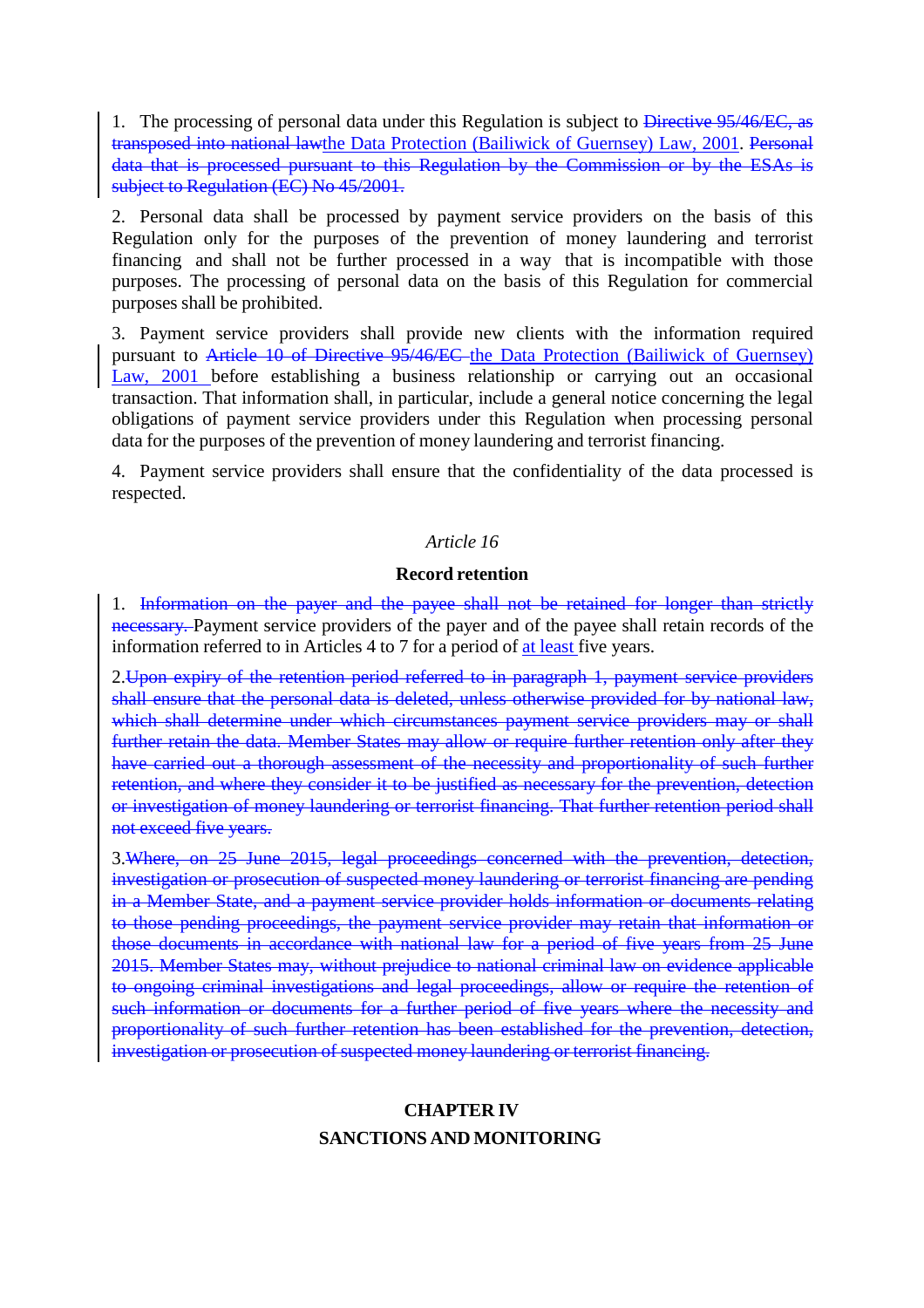### *Article 17*

### **Administrative sanctions and measures**

1. Without prejudice to the right to provide for and impose criminal sanctions, Member States shall lay down the rules on administrative sanctions and measures applicable to breaches of the provisions of this Regulation and shall take all measures necessary to ensure that they are implemented. The sanctions and measures provided for shall be effective, proportionate and dissuasive. and shall be consistent with those laid down in accordance with Chapter VI, Section 4, of Directive (EU) 2015/849.

Member States Alderney may decide not to lay down rules on administrative sanctions or measures for breach of the provisions of this Regulation which are subject to criminal sanctions in their national law. In that case, Member States shall communicate to the Commission the relevant criminal law provisions.

2. Member States Alderney shall ensure that where obligations apply to payment services providers, in the event of a breach of provisions of this Regulation, sanctions or measures can, subject to national law, be applied to the members of the management body and to any other natural person who, under national law, is responsible for the breach.

3.By 26 June 2017, Member States shall notify the rules referred to in paragraph 1 to the Commission and to the Joint Committee of the ESAs. They shall notify the Commission and the Joint Committee of the ESAs without delay of any subsequent amendments thereto.

4. In accordance with Article 58(4) of Directive (EU) 2015/849<sup>j</sup><sup>-</sup>, competent authorities (construed so as to include the Commission and the Guernsey Border Agency (including the Financial Intelligence Service)) shall have all the supervisory and investigatory powers that are necessary for the exercise of their functions. In the exercise of their powers to impose administrative sanctions and measures, Competent authorities shall cooperate closely to ensure that those administrative sanctions or measures produce the desired results and coordinate their action when dealing with cross-border cases.

5. Member States Alderney shall ensure that legal persons can be held liable for the breaches of the provisions of this Regulation referred to in Article 18 committed for their benefit by any person acting individually or as part of an organ of that legal person, and having a leading position within the legal person based on any of the following:

(a) power to represent the legal person;

(b) authority to take decisions on behalf of the legal person; or

(c) authority to exercise control within the legal person.

6. Member States Alderney shall also ensure that legal persons can be held liable where the lack of supervision or control by a person referred to in paragraph 5 of this Article has made it possible to commit a one of the breach of one of the provisions of this Regulationes referred to in Article 18 for the benefit of that legal person by a person under its authority.

7.Competent authorities shall exercise their powers to impose administrative sanctions and measures in accordance with this Regulation in any of the following ways:

 $\overline{a}$  directly;

(b) in collaboration with other authorities:

(c) under their responsibility by delegation to such other authorities;

(d) by application to the competent judicial authorities.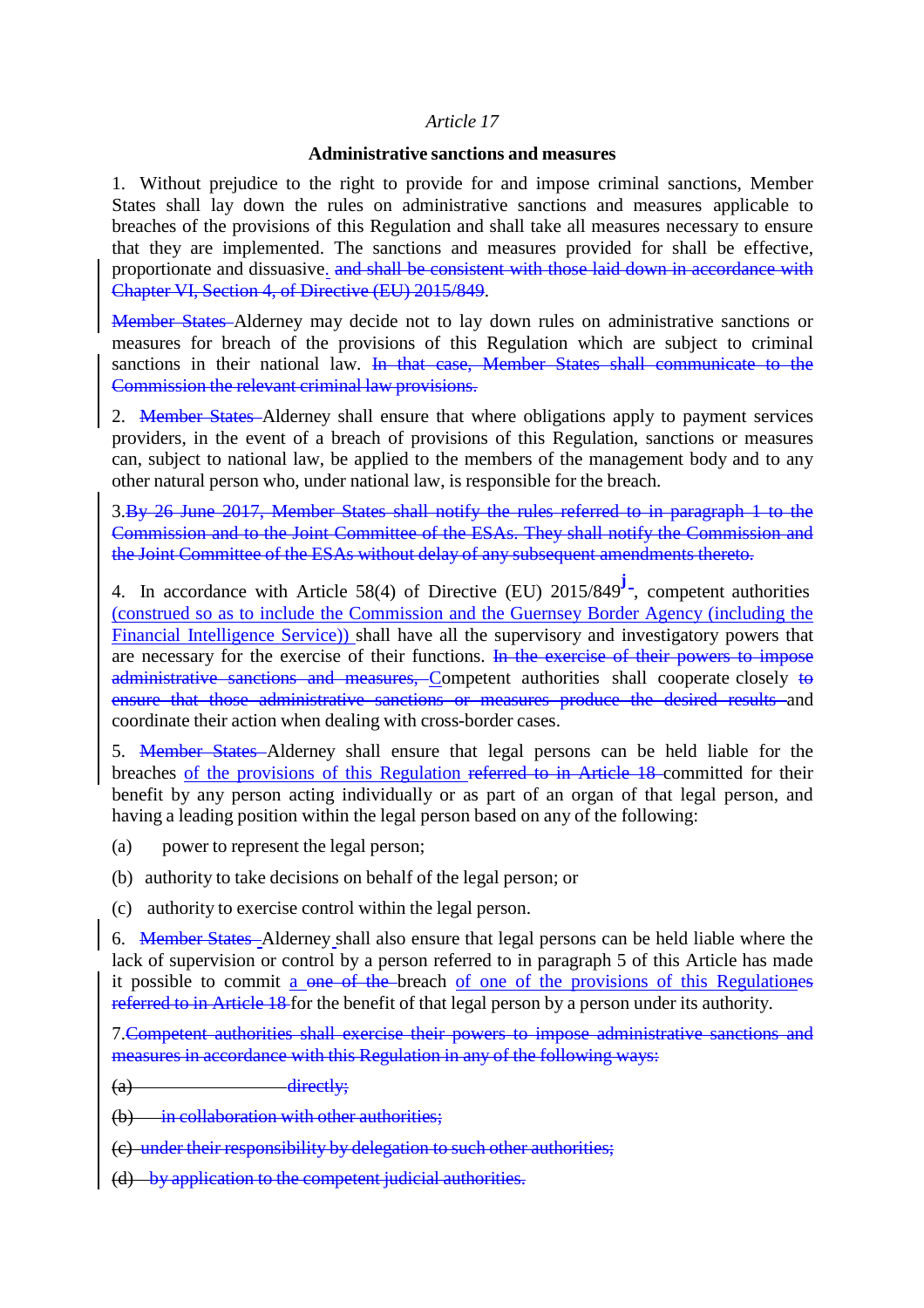In the exercise of their powers to impose administrative sanctions and measures, competent authorities shall cooperate closely in order to ensure that those administrative sanctions or measures produce the desired results and coordinate their action when dealing with crossborder cases.

#### *Article 18*

#### **Specific provisions**

Member States shall ensure that their administrative sanctions and measures include at least those laid down by Article 59(2) and (3) of Directive (EU) 2015/849 in the event of the following breaches of this Regulation:

- (a)repeated or systematic failure by a payment service provider to include the required information on the payer or the payee, in breach of Article 4, 5 or 6;
- (b)repeated, systematic or serious failure by a payment service provider to retain records, in breach of Article 16;
- (c)failure by a payment service provider to implement effective risk-based procedures, in breach of Articles 8 or 12;
- (d)serious failure by an intermediary payment service provider to comply with Article 11 or 12.

#### *Article 19*

#### **Publication of sanctions and measures**

In accordance with Article 60(1), (2) and (3) of Directive (EU) 2015/849, the competent authorities shall publish administrative sanctions and measures imposed in the cases referred to in Articles 17 and 18 of this Regulation without undue delay, including information on the type and nature of the breach and the identity of the persons responsible for it, if necessary and proportionate after a case-by-case evaluation.

#### *Article 20*

#### **Application of sanctions and measures by the competent authorities**

1.When determining the type of administrative sanctions or measures and the level of administrative pecuniary sanctions, the competent authorities shall take into account all relevant circumstances, including those listed in Article 60(4) of Directive (EU) 2015/849.

2.As regards administrative sanctions and measures imposed in accordance with this Regulation, Article 62 of Directive (EU) 2015/849 shall apply.

### *Article 21*

### **Reporting of breaches**

1. Member States Alderney shall establish effective mechanisms to encourage the reporting to competent authorities the Commission of breaches of this Regulation.

Those mechanisms shall include at least those referred to in Article 61(2) of Directive (EU) **k**  $2015/849$  .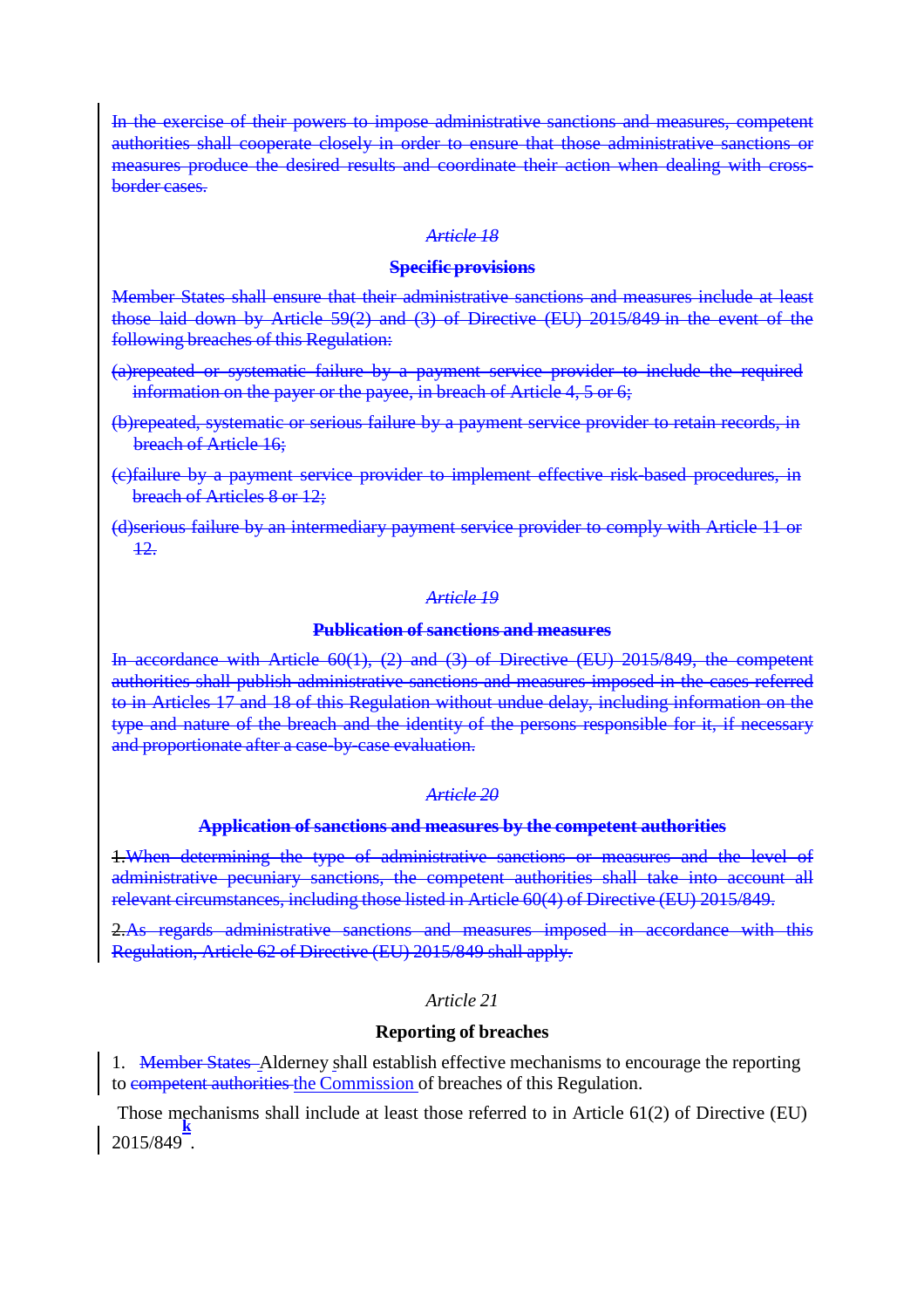2. Payment service providers, in cooperation with the competent authorities the Commission, shall establish appropriate internal procedures for their employees, or persons in a comparable position, to report breaches internally through a secure, independent, specific and anonymous channel, proportionate to the nature and size of the payment service provider concerned.

### *Article 22*

#### **Monitoring**

1. Member States Alderney shall require competent authorities the Commission to monitor effectively and to take the measures necessary to ensure compliance with this Regulation and encourage, through effective mechanisms, the reporting of breaches of the provisions of this Regulation to competent authoritiesthe Commission.

2.After Member States have notified the rules referred to in paragraph 1 of this Article to the Commission and to the Joint Committee of the ESAs in accordance with Article 17(3), the Commission shall submit a report to the European Parliament and to the Council on the application of Chapter IV, with particular regard to cross-border cases.

### **CHAPTER V IMPLEMENTINGPOWERS**

#### *Article 23*

#### **Committee procedure**

1.The Commission shall be assisted by the Committee on the Prevention of Money Laundering and Terrorist Financing (the 'Committee'). The Committee shall be a committee within the meaning of Regulation (EU) No 182/2011.

2.Where reference is made to this paragraph, Article 5 of Regulation (EU) No 182/2011 shall apply.

#### **CHAPTER VI**

#### **DEROGATIONS**

#### *Article 24*

### **Agreements with countries and territories which do not form part of the territory of the Union**

1.The Commission may authorise any Member State to conclude an agreement with a third country or with a territory outside the territorial scope of the TEU and the TFEU as referred to in Article 355 TFEU (the 'country or territory concerned'), which contains derogations from this Regulation, in order to allow transfers of funds between that country or territory and the Member State concerned to be treated as transfers of funds within that Member State.

Such agreements may be authorised only where all of the following conditions are met:

(a)the country or territory concerned shares a monetary union with the Member State concerned, forms part of the currency area of that Member State or has signed a monetary convention with the Union represented by a Member State;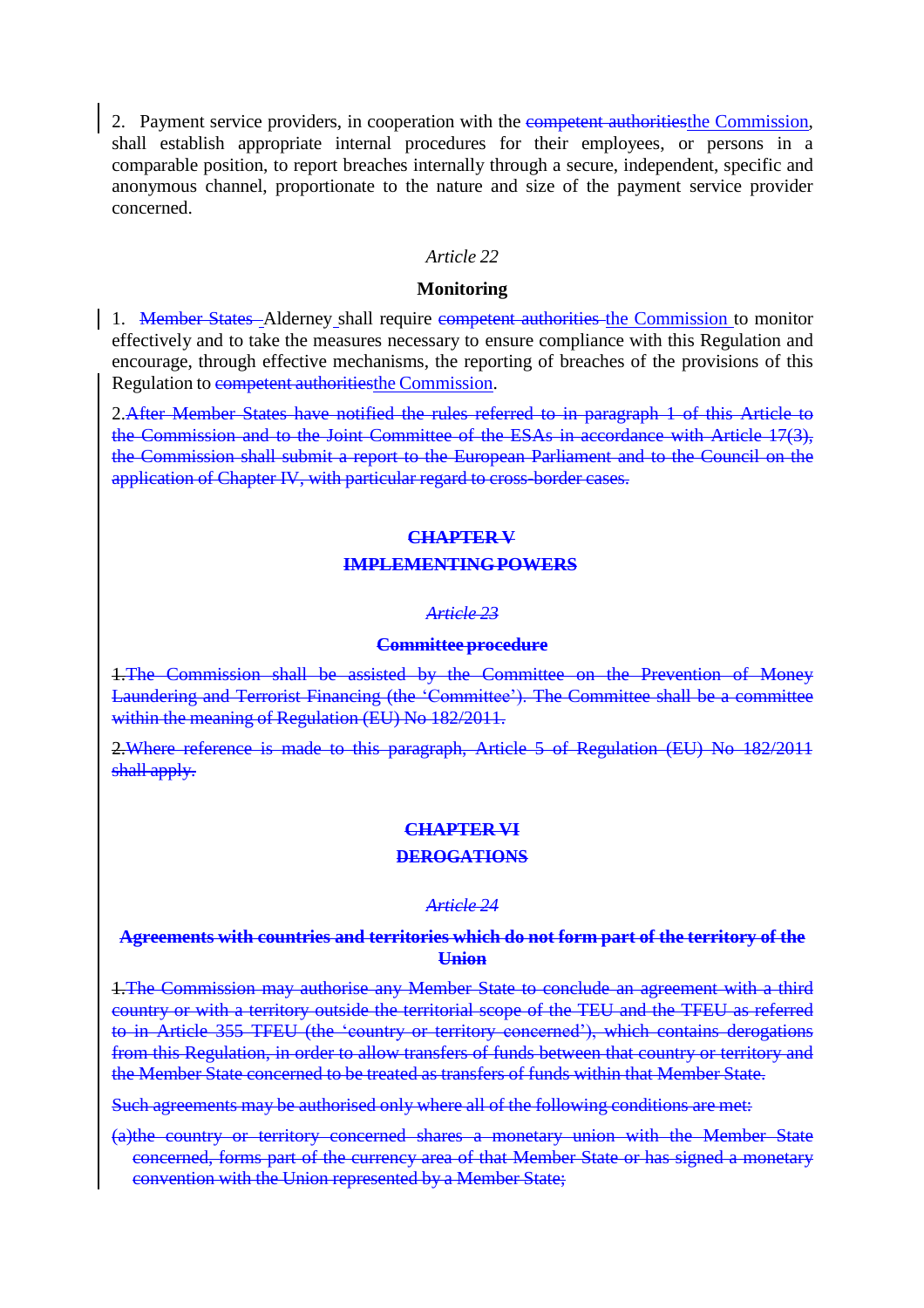(b)payment service providers in the country or territory concerned participate directly or indirectly in payment and settlement systems in that Member State; and

(c)the country or territory concerned requires payment service providers under its jurisdiction to apply the same rules as those established under this Regulation.

2.A Member State wishing to conclude an agreement as referred to in paragraph 1 shall submit a request to the Commission and provide it with all the information necessary for the appraisal of the request.

3.Upon receipt by the Commission of such a request, transfers of funds between that Member State and the country or territory concerned shall be provisionally treated as transfers of funds within that Member State until a decision is reached in accordance with this Article.

4.If, within two months of receipt of the request, the Commission considers that it does not have all the information necessary for the appraisal of the request, it shall contact the Member State concerned and specify the additional information required.

5.Within one month of receipt of all the information that it considers to be necessary for the appraisal of the request, the Commission shall notify the requesting Member State accordingly and shall transmit copies of the request to the other Member States.

6.Within three months of the notification referred to in paragraph 5 of this Article, the Commission shall decide, in accordance with Article 23(2), whether to authorise the Member State concerned to conclude the agreement that is the subject of the request.

The Commission shall, in any event, adopt a decision as referred to in the first subparagraph within 18 months of receipt of the request.

7.By 26 March 2017, Member States that have been authorised to conclude agreements with a country or territory concerned pursuant to Commission Implementing Decision 2012/43/EU (<sup>20</sup>), Commission Decision 2010/259/EU (<sup>21</sup>), Commission Decision 2009/853/EC (<sup>22</sup>) or Commission Decision 2008/982/EC (<sup>23</sup>) shall provide the Commission with updated information necessary for an appraisal under point (c) of the second subparagraph of paragraph 1.

Within three months of receipt of such information, the Commission shall examine the information provided to ensure that the country or territory concerned requires payment service providers under its jurisdiction to apply the same rules as those established under this Regulation. If, after such examination, the Commission considers that the condition laid down in point (c) of the second subparagraph of paragraph 1 is no longer met, it shall repeal the relevant Commission Decision or Commission Implementing Decision.

### *Article 25*

### **Guidelines**

By 26 June 2017, the ESAs shall issue guidelines addressed to the competent authorities and the payment service providers in accordance with Article 16 of Regulation (EU) No 1093/2010, of Regulation (EU) No 1094/2010 and of Regulation (EU) No 1095/2010, on measures to be taken in accordance with this Regulation, in particular as regards the implementation of Articles 7, 8, 11 and 12.

### **CHAPTER VII**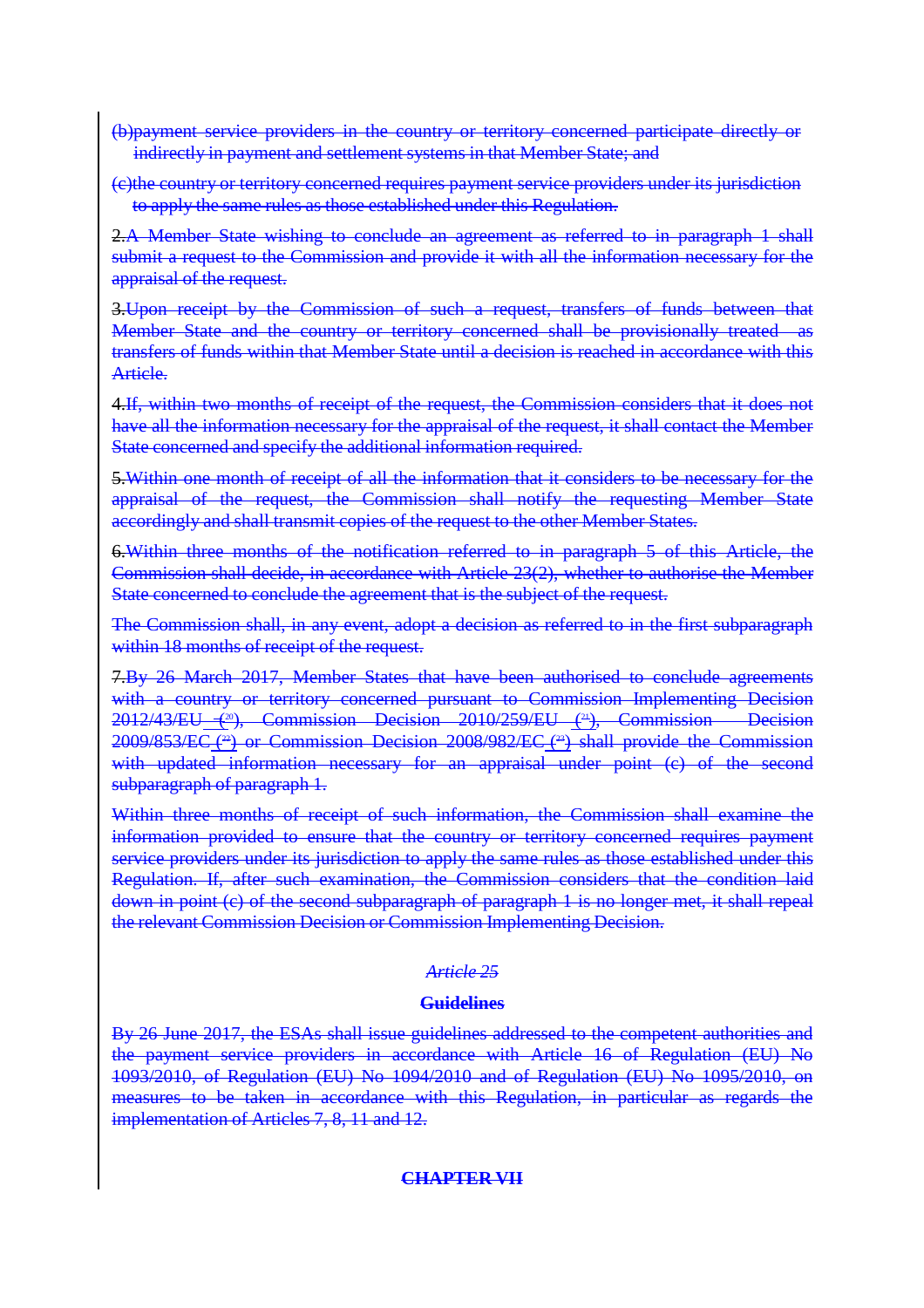#### **FINALPROVISIONS**

#### *Article 26*

#### **Repeal of Regulation (EC) No 1781/2006**

Regulation (EC) No 1781/2006 is repealed.

References to the repealed Regulation shall be construed as references to this Regulation and shall be read in accordance with the correlation table in the Annex.

#### *Article 27*

### **Entry into force**

This Regulation shall enter into force on the twentieth day following that of its publication in the *Official Journal of the European Union*.

It shall apply from 26 June 2017. This Regulation shall be binding in its entirety and directly applicable in all Member States.

Done at Strasbourg, 20 May 2015.

# *For the European Parliament The President* M. SCHULZ *For the Council The President* Z. KALNINA-LUKAŠEVICA

(5) Council Regulation (EC) No 881/2002 of 27 May 2002 imposing certain specific restrictive measures directed against certain persons and entities associated with the Al-Qaida network (OJ L 139, 29.5.2002, p. 9).

(6) Council Regulation (EU) No 356/2010 of 26 April 2010 imposing certain specific restrictive measures directed against certain natural or legal persons, entities or bodies, in view of the situation in Somalia (OJ L 105, 27.4.2010,  $p. 1$ ).

(7) Directive (EU) 2015/849 of the European Parliament and of the Council of 20 May 2015 on the prevention of the use of the financial system for the purpose of money laundering or terrorist financing, amending Regulation (EU) No 648/2012 of the European Parliament and of the Council, and repealing Directive 2005/60/EC of the European Parliament and of the Council and Commission Directive 2006/70/EC (see page 73 of this Official Journal).

(8) Directive 95/46/EC of the European Parliament and of the Council of 24 October 1995 on the protection of individuals with regard to the processing of personal data and on the free movement of such data (OJ L 281, 23.11.1995, p. 31).

(9) Directive 2007/64/EC of the European Parliament and of the Council of 13 November 2007 on payment services in the internal market amending Directives 97/7/EC, 2002/65/EC, 2005/60/EC and 2006/48/EC and repealing Directive 97/5/EC (OJ L 319, 5.12.2007, p. 1).

(10) Regulation (EC) No 924/2009 of the European Parliament and of the Council of 16 September 2009 on crossborder payments in the Community and repealing Regulation (EC) No 2560/2001 (OJ L 266, 9.10.2009, p. 11).

<sup>(1)</sup> OJ C 166, 12.6.2013, p. 2.

 $\overline{c}$  OJ C 271, 19.9.2013, p. 31.

<sup>(3)</sup> Position of the European Parliament of 11 March 2014 (not yet published in the Official Journal) and position of the Council at first reading of 20 April 2015 (not yet published in the Official Journal). Position of the European Parliament of 20 May 2015 (not yet published in the Official Journal).

<sup>(4)</sup> Council Regulation (EC) No 2580/2001 of 27 December 2001 on specific restrictive measures directed against certain persons and entities with a view to combating terrorism (OJ L 344, 28.12.2001, p. 70).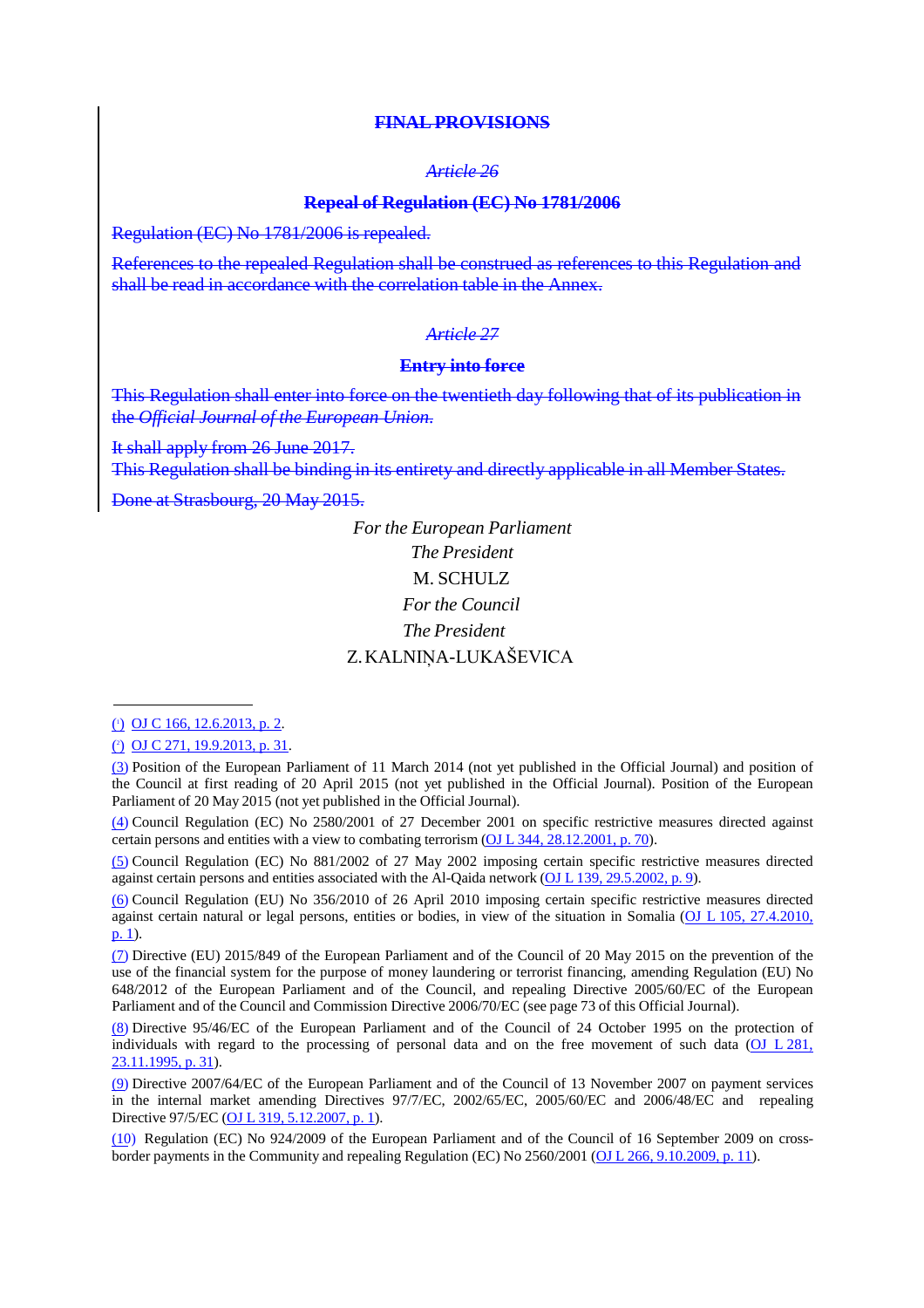(11) Regulation (EU) No 260/2012 of the European Parliament and of the Council of 14 March 2012 establishing technical and business requirements for credit transfers and direct debits in euro and amending Regulation (EC) No 924/2009 (OJ L 94, 30.3.2012, p. 22).

(12) Regulation (EU) No 1093/2010 of the European Parliament and of the Council of 24 November 2010 establishing a European Supervisory Authority (European Banking Authority), amending Decision No 716/2009/EC and repealing Commission Decision 2009/78/EC (OJ L 331, 15.12.2010, p. 12).

(13) Regulation (EU) No 1094/2010 of the European Parliament and of the Council of 24 November 2010 establishing a European Supervisory Authority (European Insurance and Occupational Pensions Authority), amending Decision No 716/2009/EC and repealing Commission Decision 2009/79/EC (OJ L 331, 15.12.2010, p. 48).

(14) Regulation (EU) No 1095/2010 of the European Parliament and of the Council of 24 November 2010 establishing a European Supervisory Authority (European Securities and Markets Authority), amending Decision No 716/2009/EC and repealing Commission Decision 2009/77/EC (OJ L 331, 15.12.2010, p. 84).

(15) Regulation (EU) No 182/2011 of the European Parliament and of the Council of 16 February 2011 laying down the rules and general principles concerning mechanisms for control by Member States of the Commission's exercise of implementing powers  $(OL L 55, 28.2.2011, p. 13)$ .

(16) Regulation (EC) No 1781/2006 of the European Parliament and of the Council of 15 November 2006 on information on the payer accompanying transfers of funds (OJ L 345, 8.12.2006, p. 1).

(17) Regulation (EC) No 45/2001 of the European Parliament and of the Council of 18 December 2000 on the protection of individuals with regard to the processing of personal data by the Community institutions and bodies and on the free movement of such data  $(OJ L 8, 12.1.2001, p. 1)$ .

#### $\overline{(}^{18})$  OJ C 32, 4.2.2014, p. 9.

(19) Directive 2009/110/EC of the European Parliament and of the Council of 16 September 2009 on the taking up, pursuit and prudential supervision of the business of electronic money institutions amending Directives 2005/60/EC and 2006/48/EC and repealing Directive 2000/46/EC (OJ L 267, 10.10.2009, p. 7).

(20) Commission Implementing Decision 2012/43/EU of 25 January 2012 authorising the Kingdom of Denmark to conclude agreements with Greenland and the Faroe Islands for transfers of funds between Denmark and each of these territories to be treated as transfers of funds within Denmark, pursuant to Regulation (EC) No 1781/2006 of the European Parliament and of the Council  $(OL L 24, 27.1.2012, p. 12)$ .

(21) Commission Decision 2010/259/EU of 4 May 2010 authorising the French Republic to conclude an agreement with the Principality of Monaco for transfers of funds between the French Republic and the Principality of Monaco to be treated as transfers of funds within the French Republic, pursuant to Regulation (EC) No 1781/2006 of the European Parliament and of the Council (OJ L 112, 5.5.2010, p. 23).

Commission Decision 2009/853/EC of 26 November 2009 authorising France to conclude an agreement with Saint-Pierre-et-Miquelon, Mayotte, New Caledonia, French Polynesia and Wallis and Futuna respectively for transfers of funds between France and each of these territories to be treated as transfers of funds within France, pursuant to Regulation (EC) No 1781/2006 of the European Parliament and of the Council (OJ L 312, 27.11.2009, p. 71).

(23) Commission Decision 2008/982/EC of 8 December 2008 authorising the United Kingdom to conclude an agreement with the Bailiwick of Jersey, the Bailiwick of Guernsey and the Isle of Man for transfers of funds between the United Kingdom and each of these territories to be treated as transfers of funds within the United Kingdom, pursuant to Regulation (EC) No 1781/2006 of the European Parliament and of the Council (OJ L 352, 31.12.2008, p. 34).

#### **ANNEX**

#### **CORRELATIONTABLE**

| <b>Regulation (EC) No 1781/2006</b> | <b>This Regulation</b> |
|-------------------------------------|------------------------|
| Article 1                           | Article 1              |
| Article 2                           | Article 3              |
| Article 3                           | Article 2              |
| Article 4                           | Article $4(1)$         |
| Article 5                           | Article 4              |
| Article 6                           | Article 5              |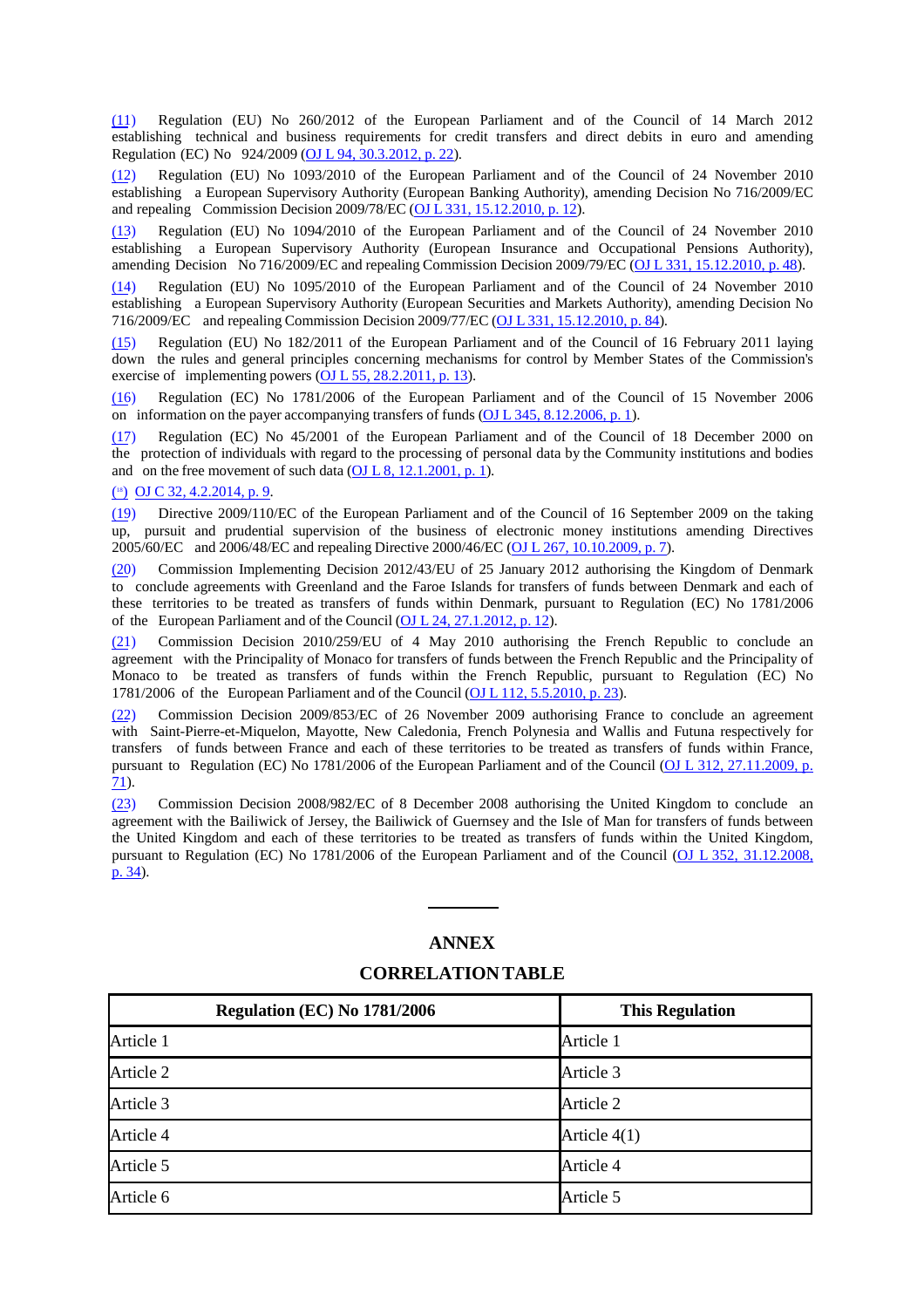| Article 7  | Article 7         |
|------------|-------------------|
| Article 8  | Article 7         |
| Article 9  | Article 8         |
| Article 10 | Article 9         |
| Article 11 | Article 16        |
| Article 12 | Article 10        |
|            | Article 11        |
|            | Article 12        |
|            | Article 13        |
| Article 13 |                   |
| Article 14 | Article 15        |
| Article 15 | Articles 17 to 22 |
| Article 16 | Article 23        |
| Article 17 | Article 24        |
| Article 18 |                   |
| Article 19 |                   |
|            | Article 26        |
| Article 20 | Article 27        |

#### **Additional Endnotes a**

 **Points (a) to (m) and (o) of Article 3 (Negative Scope) of Directive 2007/64/EC:**

- *"(a) payment transactions made exclusively in cash directly from the payer to the payee, without any intermediary intervention;*
- *(b) payment transactions from the payer to the payee through a commercial agent authorised to negotiate or conclude the sale or purchase of goods or services on behalf of the payer or the payee;*
- *(c) professional physical transport of banknotes and coins, including their collection, processing and delivery;*
- *(d) payment transactions consisting of the non-professional cash collection and delivery within the framework of a non-profit or charitable activity;*
- (e) services where cash is provided by the payee to the payer as part of a payment transaction following *an explicit request by the payment service user just before the execution of the payment transaction through a payment for the purchase of goods or services;*
- (f) money exchange business, that is to say, cash-to-cash operations, where the funds are not held on a *payment account;*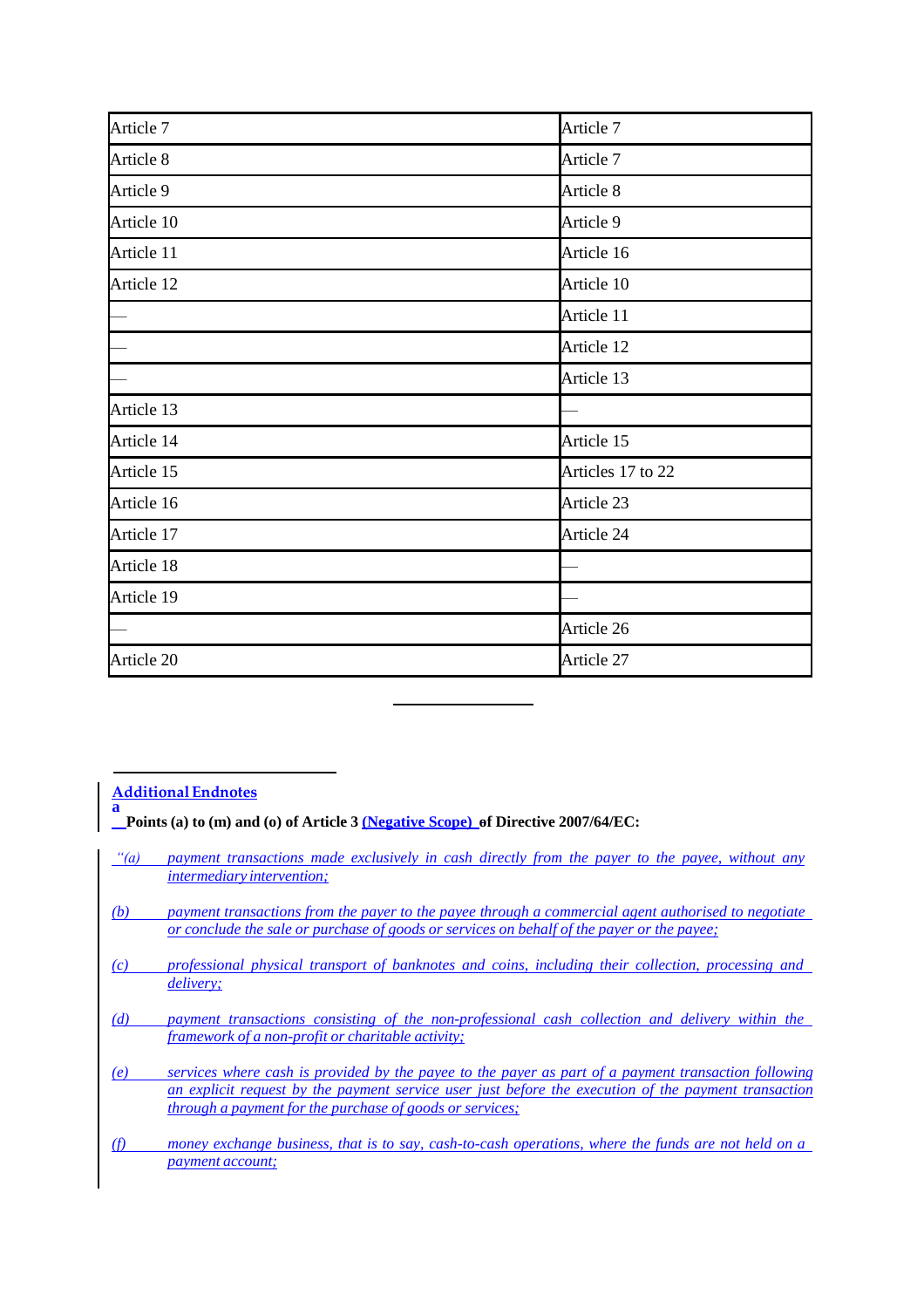- *(g) payment transactions based on any of the following documents drawn on the payment service provider with a view to placing funds at the disposal of the payee:*
	- *(i) paper cheques in accordance with the Geneva Convention of 19 March 1931 providing a uniform law for cheques;*
	- *(ii) paper cheques similar to those referred to in point (i) and governed by the laws of Member States which are not party to the Geneva Convention of 19 March 1931 providing a uniform law for cheques;*
	- *(iii) paper-based drafts in accordance with the Geneva Convention of 7 June 1930 providing a uniform law for bills of exchange and promissory notes;*
	- *(iv) paper-based drafts similar to those referred to in point (iii) and governed by the laws of Member States which are not party to the Geneva Convention of 7 June 1930 providing a uniform law for bills of exchange and promissory notes;*

*(v)paper-based vouchers;*

*(vi)paper-based traveller's cheques; or*

*(vii)paper-based postal money orders as defined by the Universal Postal Union;*

- *(h) payment transactions carried out within a payment or securities settlement system between settlement agents, central counterparties, clearing houses and/or central banks and other participants of the system, and payment service providers, without prejudice to Article 28;*
- *(i) payment transactions related to securities asset servicing, including dividends, income or other distributions, or redemption or sale, carried out by persons referred to in point (h) or by investment firms, credit institutions, collective investment undertakings or asset management companies providing investment services and any other entities allowed to have the custody of financial instruments;*
- *(j) services provided by technical service providers, which support the provision of payment services, without them entering at any time into possession of the funds to be transferred, including processing and storage of data, trust and privacy protection services, data and entity authentication, information technology (IT) and communication network provision, provision and maintenance of terminals and devices used for payment services;*
- (k) services based on instruments that can be used to acquire goods or services only in the premises used *by the issuer or under a commercial agreement with the issuer either within a limited network of service providers or for a limited range of goods or services;*
- *(l) payment transactions executed by means of any telecommunication, digital or IT device, where the goods or services purchased are delivered to and are to be used through a telecommunication, digital or IT device, provided that the telecommunication, digital or IT operator does not act only as an intermediary between the payment service user and the supplier of the goods and services;*
- *(m) payment transactions carried out between payment service providers, their agents or branches for their own account;*
- *(o) services by providers to withdraw cash by means of automated teller machines acting on behalf of one or more card issuers, which are not a party to the framework contract with the customer withdrawing money from a payment account, on condition that these providers do not conduct other payment services as listed in the Annex.".*

*Notes in relation to Endnote (a)*

**1. Article 28 (Access to payments systems) of Directive 2007/64/EC:**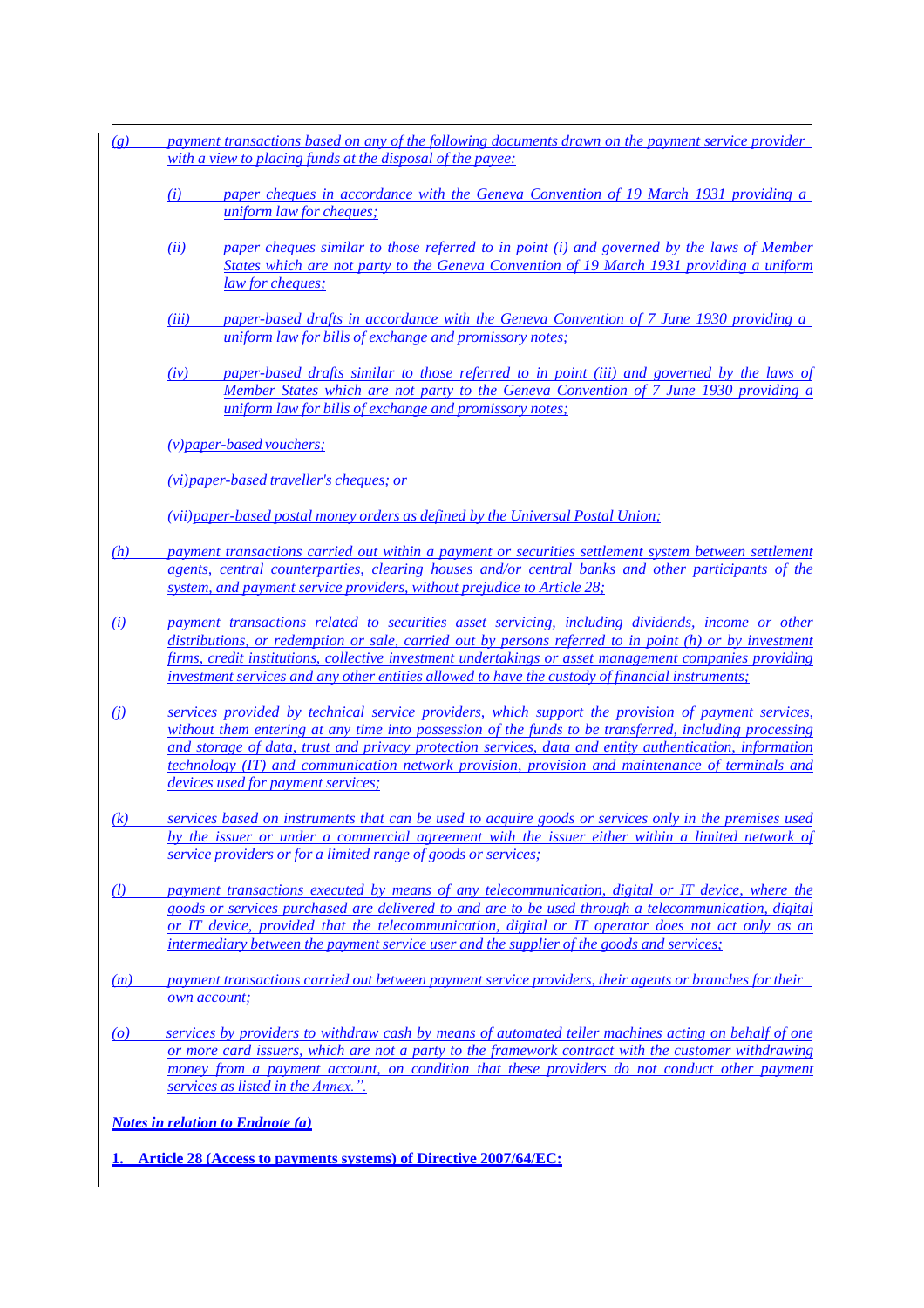*"1.Member States shall ensure that the rules on access of authorised or registered payment service providers that*

*are legal persons to payment systems shall be objective, non-discriminatory and proportionate and that those* rules do not inhibit access more than is necessary to safeguard against specific risks such as settlement risk, operational risk and business risk and to protect the financial and operational stability of the payment system.

*Payment systems shall impose on payment service providers, on payment service users or on other payment systems none of the following requirements:*

- *(a) any restrictive rule on effective participation in other payment systems;*
- *(b) any rule which discriminates between authorised payment service providers or between registered payment service providers in relation to the rights, obligations and entitlements of participants; or*
- *(c)any restriction on the basis of institutional status.*
- *2. Paragraph 1 shall not apply to:*

(a)*payment systems designated under Directive 98/26/EC;*

- (b) *payment systems composed exclusively of payment service providers belonging to a group composed of entities linked by capital where one of the linked entities enjoys effective control over the other linked entities; or*
- (c) *payment systems where a sole payment service provider (whether as a single entity or as a group):*
	- *— acts or can act as the payment service provider for both the payer and the payee and is exclusively responsible for the management of the system, and*
	- *— licenses other payment service providers to participate in the system and the latter have no right to negotiate fees between or amongst themselves in relation to the payment system although they may establish their own pricing in relation to payers and payees.".*

#### **2. The Annex (Payment Services (Definition 3 in Article 4)) to Directive 2007/64/EC:**

*"PAYMENT SERVICES (DEFINITION 3 IN ARTICLE 4)*

1. Services enabling cash to be placed on a payment account as well as all the operations required for *operating a payment account.*

2.*Services enabling cash withdrawals from a payment account as well as all the operations required for operating a payment account.*

3.*Execution of payment transactions, including transfers of funds on a payment account with the user's payment service provider or with another payment service provider:*

-*execution of direct debits, including one-off direct debits,* -*execution of payment transactions through a payment card or a similar device,* -*execution of credit transfers, including standing orders.*

4. Execution of payment transactions where the funds are covered by a credit line for a payment service user:

-*execution of direct debits, including one-off direct debits,* -*execution of payment transactions through a payment card or a similar device,* -*execution of credit transfers, including standing orders.*

5.*Issuing and/or acquiring of payment instruments*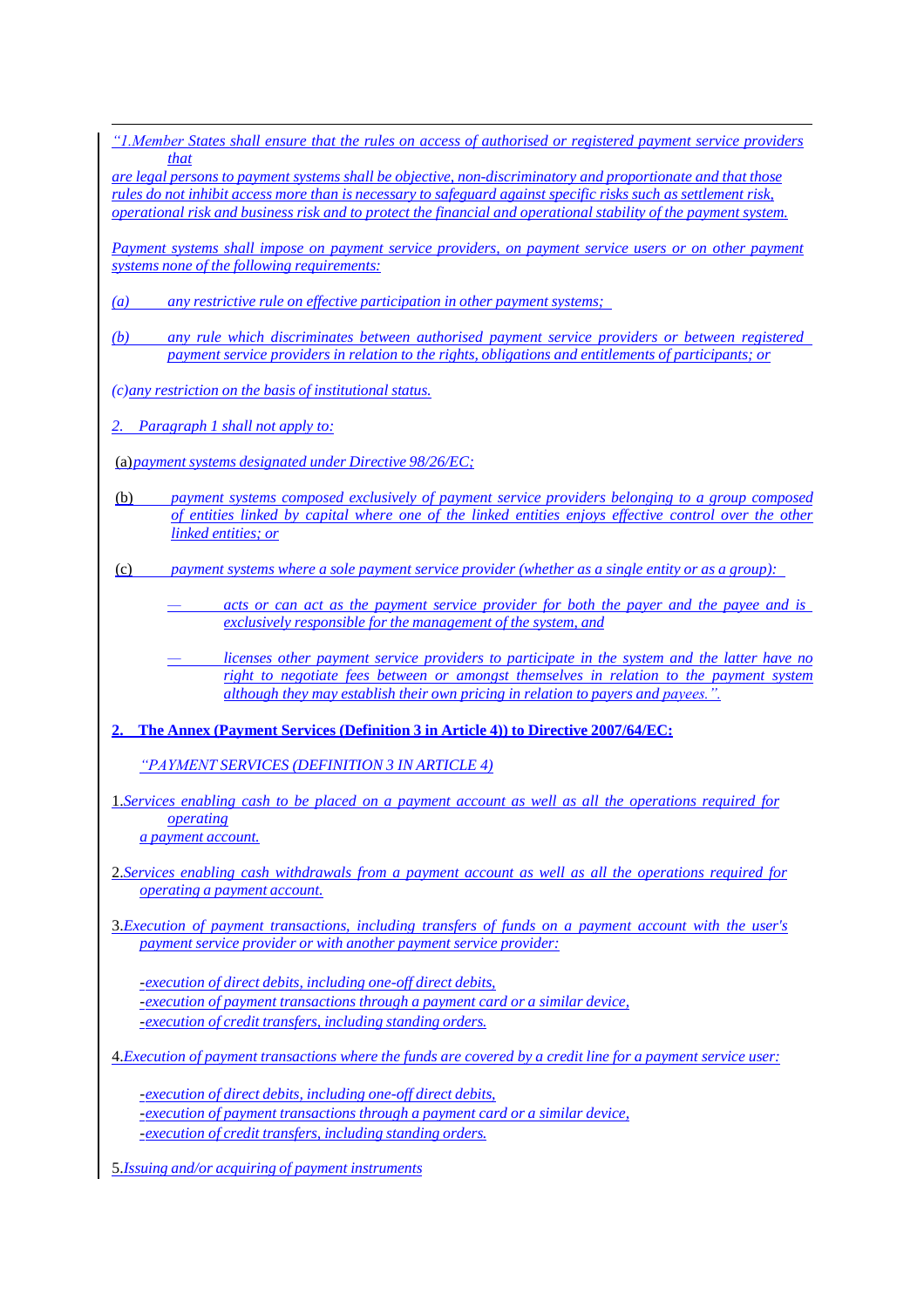#### 6.*Money remittance.*

7.*Execution of payment transactions where the consent of the payer to execute a payment transaction is given by means of any telecommunication, digital or IT device and the payment is made to the telecommunication, IT system or network operator, acting only as an intermediary between the payment service user and the supplier of the goods and services.".*

#### **3. Definitions from Article 4 of Directive 2007/64/EC referred to in endnote (a):**

- *"(4) 'payment institution' means a legal person that has been granted authorisation in accordance with Article 10 to provide and execute payment services throughout the Community;*
- (5) *payment transaction' means an act, initiated by the payer or by the payee, of placing, transferring or withdrawing funds, irrespective of any underlying obligations between the payer and the payee;*
- *(6) 'payment system' means a funds transfer system with formal and standardised arrangements and common rules for the processing, clearing and/or settlement of payment transactions;*
- *(7) 'payer' means a natural or legal person who holds a payment account and allows a payment order from that payment account, or, where there is no payment account, a natural or legal person who gives a payment order;*
- (8) 'payee' means a natural or legal person who is the intended recipient of funds which have been the *subject of a payment transaction;*
- *(9) 'payment service provider' means bodies referred to in Article 1(1) and legal and natural persons benefiting from the waiver under Article 26;*
- *(10)'payment service user' means a natural or legal person making use of a payment service in the capacity of either payer or payee, or both;*
- (12)*'framework contract' means a payment service contract which governs the future execution of individual and successive payment transactions and which may contain the obligation and conditions for setting up a payment account;*
- (13)*'money remittance' means a payment service where funds are received from a payer, without any payment accounts being created in the name of the payer or the payee, for the sole purpose of transferring a corresponding amount to a payee or to another payment service provider acting on behalf of the payee, and/or where such funds are received on behalf of and made available to the payee;*
- $(14)$  'payment account' means an account held in the name of one or more payment service users which is used *for the execution of payment transactions;*
- (15)*'funds' means banknotes and coins, scriptural money and electronic money as defined in Article 1(3)(b) of Directive 2000/46/EC;*
- (16)*'payment order' means any instruction by a payer or payee to his payment service provider requesting the execution of a payment transaction;*
- (22)*'agent' means a natural or legal person which acts on behalf of a payment institution in providing payment services;*
- (23)*'payment instrument' means any personalised device(s) and/or set of procedures agreed between the payment service user and the payment service provider and used by the payment service user in order to initiate a payment order;*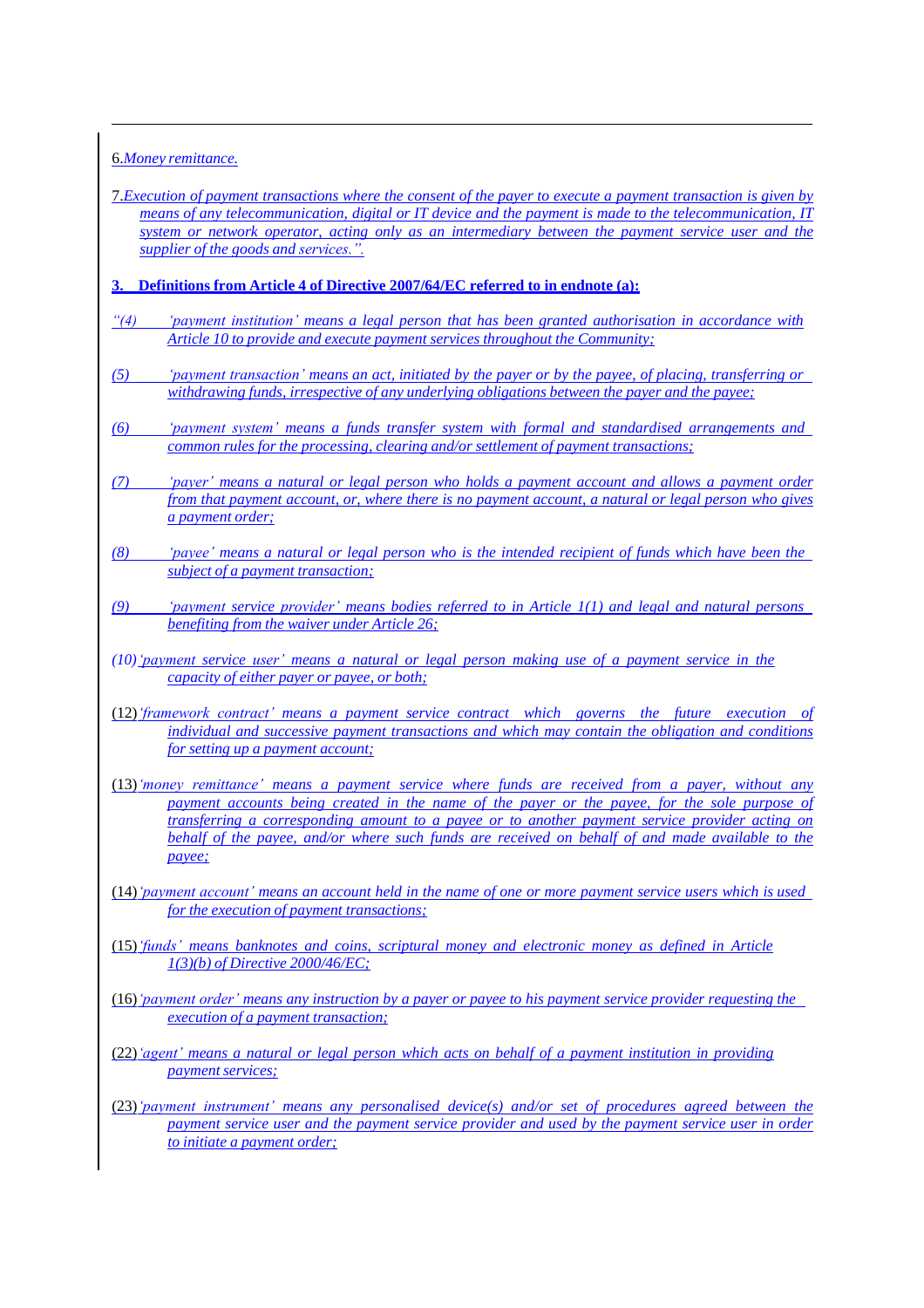(28)*'direct debit' means a payment service for debiting a payer's payment account, where a payment* transaction is initiated by the payee on the basis of the payer's consent given to the payee, to the *payee's payment service provider or to the payer's own payment service provider;*

(29) 'branch' means a place of business other than the head office which is a part of a payment institution, *which has no legal personality and which carries out directly some or all of the transactions inherent* in the business of a payment institution; all the places of business set up in the same Member State by a *payment institution with a head office in another Member State shall be regarded as a single branch;*

(30)*'group' means a group of undertakings, which consists of a parent undertaking, its subsidiaries and the entities in which the parent undertaking or its subsidiaries have a holding as well as undertakings linked to each other by a relationship referred to in Article 12(1) of Directive 83/349/EEC.".*

#### **b Article 1(1) (Subject Matter) of Directive 2007/64/EC:**

"1(1) *This Directive lays down the rules in accordance with which Member States shall distinguish the following six categories of payment serviceprovider:*

- (a) *credit institutions within the meaning of Article 4(1)(a) of Directive 2006/48/EC,*
- (b) *electronic money institutions within the meaning of Article 1(3)(a) of Directive 2000/46/EC;*
- (c) *post office giro institutions which are entitled under national law to provide payment services;*
- (d) *payment institutions within the meaning of thisDirective;*
- (e) *the European Central Bank and national central banks when not acting in their capacity as monetary authority or other publicauthorities;*
- (f) *Member States or their regional or local authorities when not acting in their capacity as public authorities.".*

#### **c Article 26 (Conditions) of Directive 2007/64/EC:**

*"1. Notwithstanding Article 13, Member States may waive or allow their competent authorities to waive the* application of all or part of the procedure and conditions set out in Sections  $1$  to 3, with the exception of Articles 20, 22, 23 and 24, and allow natural or legal persons to be entered in the register provided for in *Article 13, where:*

- *(a) the average of the preceding 12 months' total amount of payment transactions executed by the person concerned, including any agent for which it assumes full responsibility, does not exceed EUR 3 million per month. That requirement shall be assessed on the projected total amount of payment transactions in its business plan, unless an adjustment to that plan is required by the competent authorities; and*
- *(b) none of the natural persons responsible for the management or operation of the business has been convicted of offences relating to money laundering or terrorist financing or other financial crimes.*

2. Any natural or legal person registered in accordance with paragraph 1 shall be required to have its head *office or place of residence in the Member State in which it actually carries on its business.*

3. The persons referred to in paragraph 1 shall be treated as payment institutions, save that Article  $10(9)$ *and Article 25 shall not apply to them.*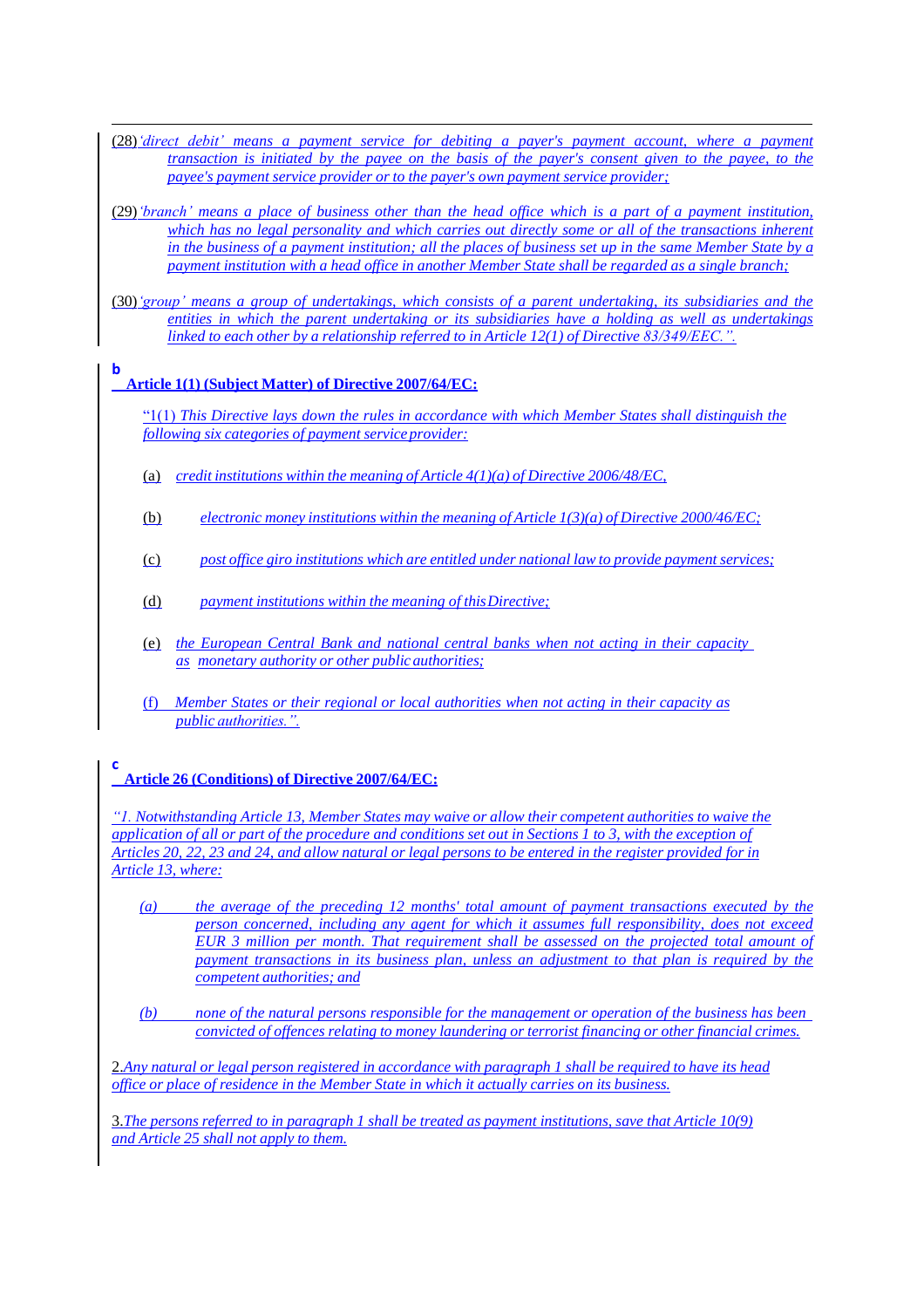4. Member States may also provide that any natural or legal person registered in accordance with paragraph 1 *may engage only in certain activities listed in Article 16.*

5. The persons referred to in paragraph 1 shall notify the competent authorities of any change in their situation which is relevant to the conditions specified in that paragraph. Member States shall take the necessary steps to *ensure that where the conditions set out in paragraphs 1, 2 and 4 are no longer fulfilled, the persons concerned* shall seek authorisation within 30 calendar days in accordance with the procedure laid down in Article 10.

6.*This Article shall not be applied in respect of provisions of Directive 2005/60/EC or national anti-moneylaundering provisions.".*

**d Article 9 (Optional Exemptions) of Directive 2009/110/EC:**

"I.Member States may waive or allow their competent authorities to waive the application of all or part of the procedures and conditions set out in Articles 3, 4, 5 and 7 of this Directive, with the exception of Articles 20, 22, 23 and 24 of Directive 2007/64/EC, and allow legal persons to be entered in the register for electronic money *institutions if both of the following requirements are complied with:*

- *(a) the total business activities generate an average outstanding electronic money that does not exceed a* limit set by the Member State but that, in any event, amounts to no more than EUR 5 000 000; and
- *(b) none of the natural persons responsible for the management or operation of the business has been convicted of offences relating to money laundering or terrorist financing or other financial crimes.*

Where an electronic money institution carries out any of the activities referred to in Article  $6(1)(a)$  that are not linked to the issuance of electronic money or any of the activities referred to in Article  $6(1)(b)$  to (e) and the *amount of outstanding electronic money is unknown in advance, the competent authorities shall allow that* electronic money institution to apply point (a) of the first subparagraph on the basis of a representative portion assumed to be used for the issuance of electronic money, provided that such a representative portion can be reasonably estimated on the basis of historical data and to the satisfaction of the competent authorities. Where *an electronic money institution has not completed a sufficiently long period of business, that requirement shall be*

assessed on the basis of projected outstanding electronic money evidenced by its business plan subject to any *adjustment to that plan having been required by the competent authorities.*

Member States may also provide for the granting of the optional exemptions under this Article to be subject to *an*

*additional requirement of a maximum storage amount on the payment instrument or payment account of the consumer where the electronic money is stored.*

*A legal person registered in accordance with this paragraph may provide payment services not related to* electronic money issued in accordance with this Article only if conditions set out in Article 26 of Directive *2007/64/EC are met.*

2.A legal person registered in accordance with paragraph 1 shall be required to have its head office in the *Member*

*State in which it actually pursues its business.*

3.*A legal person registered in accordance with paragraph 1 shall be treated as an electronic money institution. However, Article 10(9) and Article 25 of Directive 2007/64/EC shall not apply to it.*

4. Member States may provide for a legal person registered in accordance with paragraph 1 to engage only in *some of the activities listed in Article 6(1).* 5.*A legal person referred to in paragraph 1 shall:*

*(a) notify the competent authorities of any change in its situation which is relevant to the conditions specified in paragraph 1; and*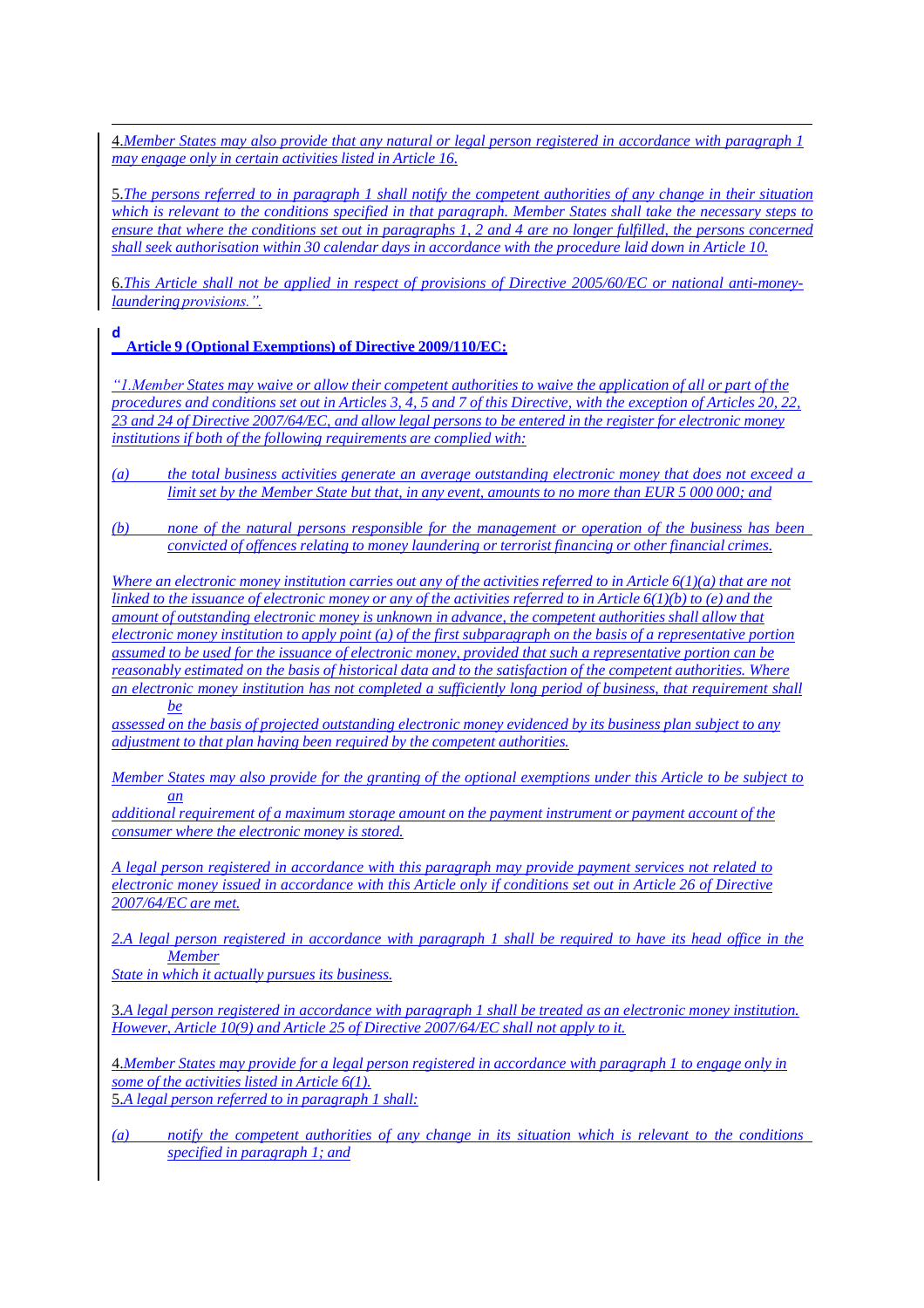- *(b) at least annually, on date specified by the competent authorities, report on the average outstanding electronic money.*
- 6. Member States shall take the necessary steps to ensure that where the conditions set out in paragraphs 1, 2 *and*

4 are no longer met, the legal person concerned shall seek authorisation within 30 calendar days in accordance with Article 3.Any such person that has not sought authorisation within that period shall be prohibited, in *accordance with Article 10, from issuing electronic money.*

7.*Member States shall ensure that their competent authorities are sufficiently empowered to verify continued compliance with the requirements laid down in this Article.*

8.*This Article shall not apply in respect of the provisions of Directive 2005/60/EC or national anti-moneylaundering provisions.*

9. Where a Member State avails itself of the waiver provided for in paragraph 1, it shall notify the Commission *accordingly by 30 April 2011. The Member State shall notify the Commission forthwith of any subsequent change.*

In addition, the Member State shall inform the Commission of the number of legal persons concerned and, on an annual basis, of the total amount of outstanding electronic money issued at 31 December of each calendar year, *as referred to in paragraph 1.".*

**e See Endnote (a), Note 3 for the text of point (14) of Article 4 of Directive 2007/64/EC.**

**f See Endnote (a), Note 3 for the text of point (15) of Article 4 of Directive 2007/64/EC.**

**g Point (1) of Article 2 of Regulation (EU) No 260/2012:**

"'*credit transfer' means a national or cross-border payment service for crediting a payee's payment account with a payment transaction or a series of payment transactions from a payer's payment account by the PSP which holds the payer's payment account, based on an instruction given by the payer;*".

**h Point (2) of Article 2 of Regulation (EU) No 260/2012:**

"'*direct debit' means a national or cross-border payment service for debiting a payer's payment account, where a payment transaction is initiated by the payee on the basis of the payer's consent*;".

**i See Endnote (a), Note 3 for the text of point (13) of Article 4 of Directive 2007/64/EC.**

**j Article 58(4) of Directive (EU) 2015/849:**

"*58(4) Member States shall ensure that the competent authorities have all the supervisory and investigatory powers that are necessary for the exercise of their functions*.".

**k Article 61(2) of Directive (EU) 2015/849:**

*"61(2) The mechanisms referred to in paragraph 1 shall include at least: (a) specific procedures for the receipt of reports on breaches and their follow-up;*